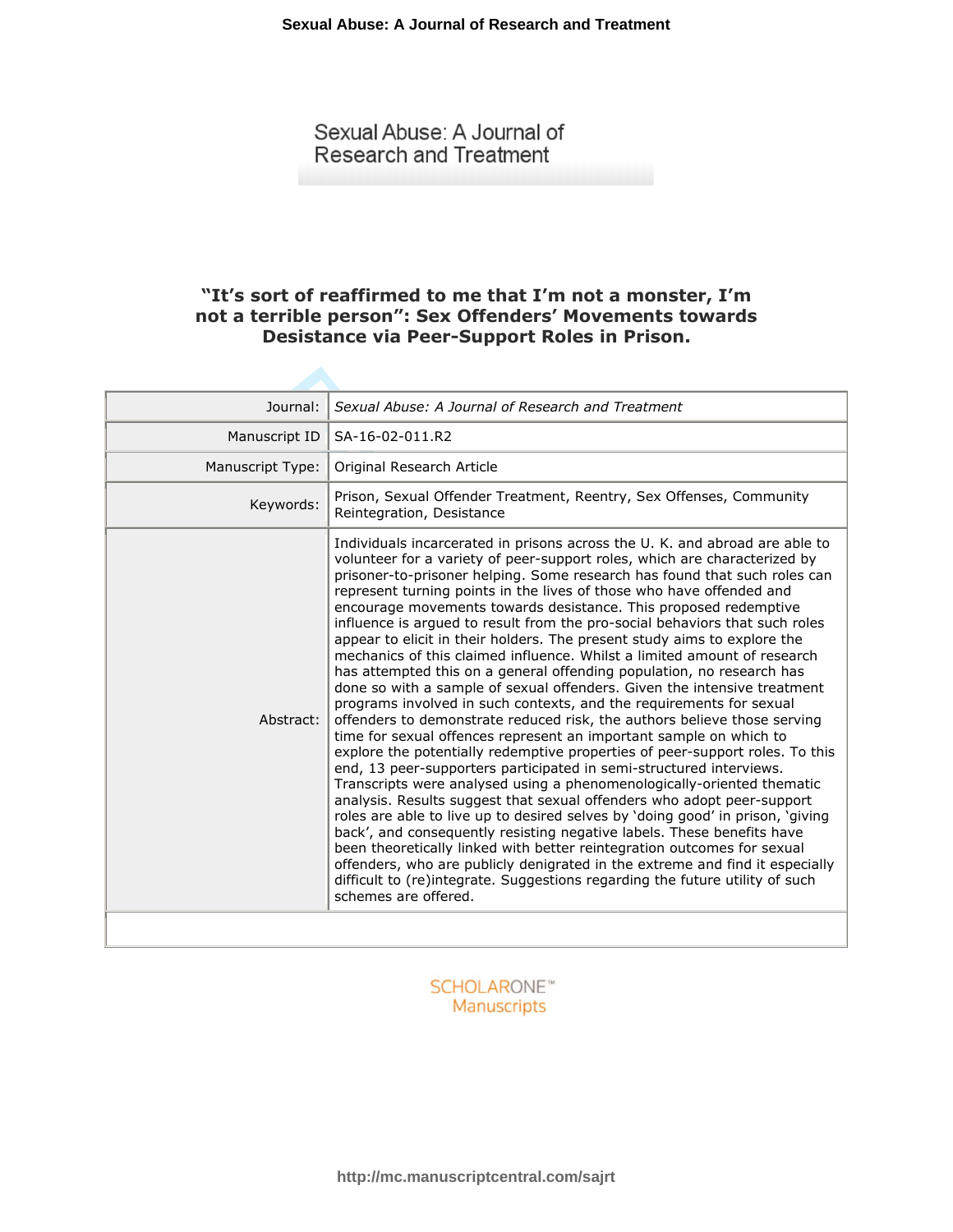$\mathbf{1}$  $\overline{2}$ 

"It's sort of reaffirmed to me that I'm not a monster, I'm not a terrible person": Sex Offenders' Movements towards Desistance via Peer-Support Roles in Prison

# **Abstract**

**Follow Example 12** encourage movements towards desistance. This proto result from the pro-social behaviors that such roles<br>present study aims to explore the mechanics of this<br>nount of research has attempted this on a gene Individuals incarcerated in prisons across the U. K. and abroad are able to volunteer for a variety of peer-support roles, which are characterized by prisoner-to-prisoner helping. Some research has found that such roles can represent turning points in the lives of those who have offended and encourage movements towards desistance. This proposed redemptive influence is argued to result from the pro-social behaviors that such roles appear to elicit in their holders. The present study aims to explore the mechanics of this claimed influence. Whilst a limited amount of research has attempted this on a general offending population, no research has done so with a sample of sexual offenders. Given the intensive treatment programs involved in such contexts, and the requirements for sexual offenders to demonstrate reduced risk, the authors believe those serving time for sexual offences represent an important sample on which to explore the potentially redemptive properties of peer-support roles. To this end, 13 peer-supporters participated in semi-structured interviews. Transcripts were analysed using a phenomenologically-oriented thematic analysis. Results suggest that sexual offenders who adopt peer-support roles are able to live up to desired selves by 'doing good' in prison, 'giving back', and consequently resisting negative labels. These benefits have been theoretically linked with better reintegration outcomes for sexual offenders, who are publicly denigrated in the extreme and find it especially difficult to (re)integrate. Suggestions regarding the future utility of such schemes are offered.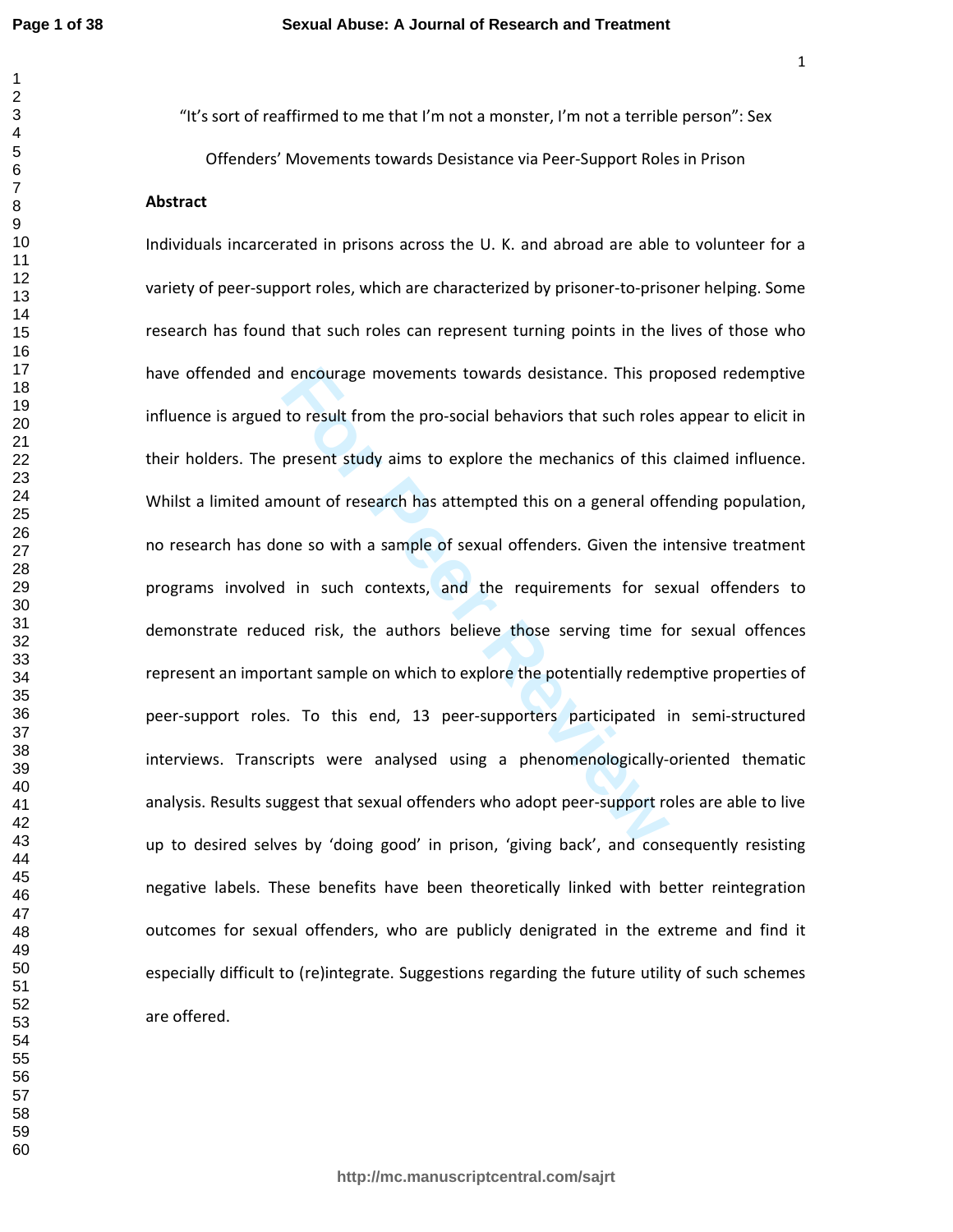## $\mathbf{1}$   $\overline{2}$

**Introduction** 

eer-support programs in prisons has begun to grow.<br>
Factor and idealing that peer-support roles/important wis<br>
support but also provide meaning, purpose, and ratio<br>
role holders (see e.g. Stevens, 2012). In general, peer<br> Research has consistently revealed positive effects (i.e. enhanced community cohesion, reduced feelings of isolation and loneliness, increased perception of social and emotional support) resulting from peer-support schemes in problem communities (Bean, Shafer, & Glennon, 2013; Field & Schuldberg, 2011; Walker & Bryant, 2013). In more recent years, the presence of peer-support programs in prisons has begun to grow. This growth has emerged from research indicating that peer-support roles/important wing roles can help those in need of support but also provide meaning, purpose, and range of skills and attributes for the role holders (see e.g. Stevens, 2012). In general, peer-support in prison operates within a range of different structures and approaches, though all are founded upon values of mutual reciprocity, shared problem solving, and empathy (Devilly, Sorbello, Eccleston, & Ward, 2005). Researchers have argued that this kind of provision may be especially important in rehabilitative contexts, and offer somewhat of a magnified impact (Blagden & Perrin, 2016; Perrin & Blagden, 2014). Early studies find support for this claim, suggesting that upholding a meaningful role characterized by active citizenship while serving time can help offenders build on extant positive traits and also begin to demonstrate new protective states and behaviors (Devilly et al., 2005; Perrin & Blagden, 2016). Previous studies have called for investigations into peer-support roles on a sexual offender sample, given the treatment focus with such samples, and the need for such populations to demonstrate change and reduced risk (Perrin & Blagden, 2016).

While contested, research has demonstrated that sex offender treatment programs (SOTPs) can reduce the number of sex offenders who are reconvicted (Hanson, Gordon, Harris, Marques, Murphy, Quinsey, & Seto, 2002; Lösel & Schmucker, 2005; Schmucker &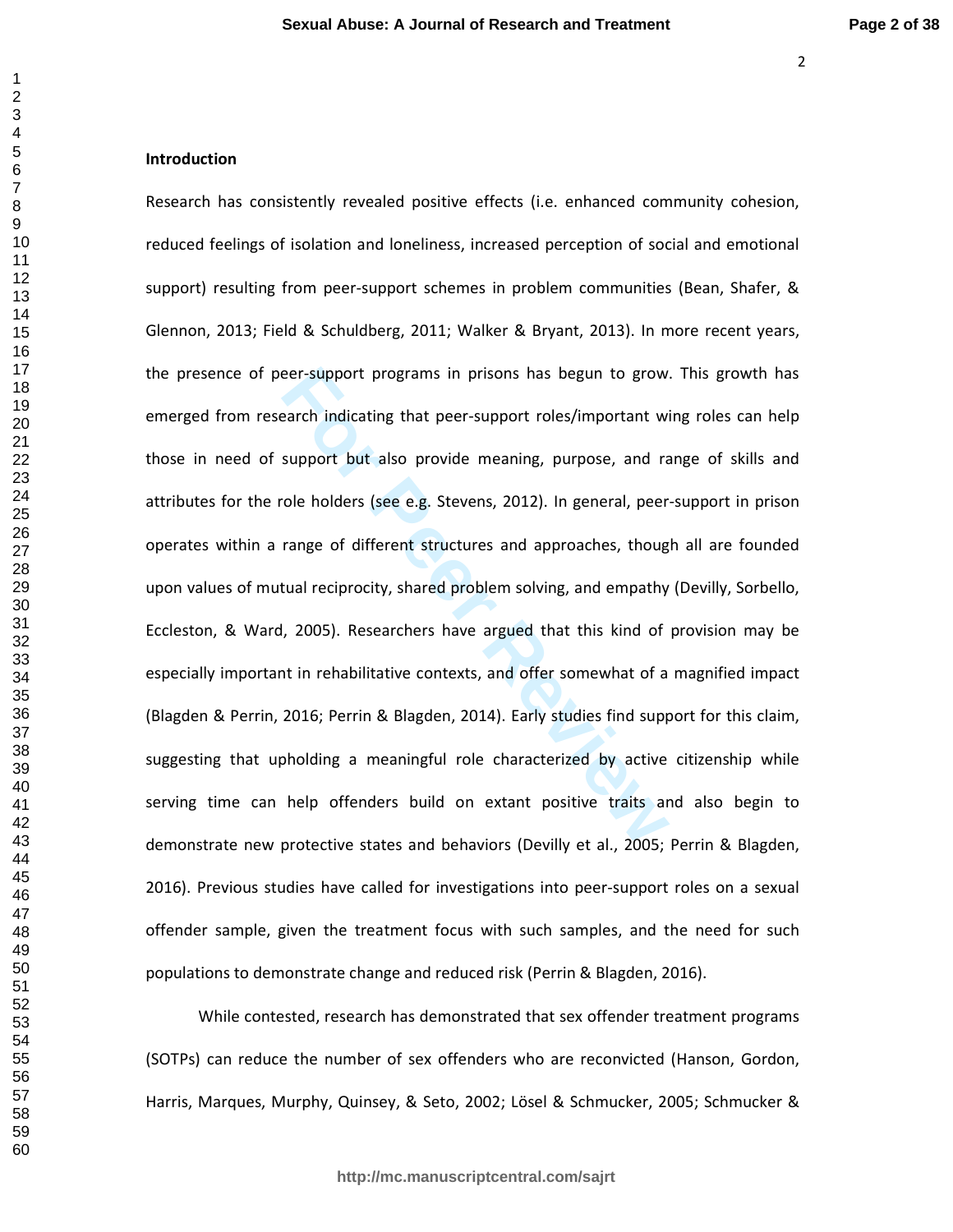Lösel, 2015). Specifically, programs that take a risk–need–responsivity approach has been found to be the most successful (Hanson, Bourgon, Helmus, & Hodgson, 2009). There is now a good understanding of the dynamic risk factors associated with sexual offence recidivism and sound evidence for correctional treatment (Mann, Hanson, & Thornton, 2010). Recently, there has been a move within the sex offender literature to consider not just the risk and criminogenic needs of the offender, but also to understand the process of sex offender desistance and the need for individuals to address protective factors, for example, positive self-identity (de Vries Robbé, Mann, Maruna, & Thornton, 2015). Protective factors are social, interpersonal, and environmental factors, as well as psychological and behavioral features that are empirically linked to sexual offending (ibid).

tance and the need for individuals to address prote<br>self-identity (de Vries Robbé, Mann, Maruna, &<br>are social, interpersonal, and environmental face<br>behavioral features that are empirically linked to sexual<br>pect of the des A central aspect of the desistance process is the transformation and changes in the narrative identity of crime desisters (Maruna, 2001). Most research that has considered sex offenders' identity has either focused on the shame and stigma associated with sex offender labels and the negotiation of those labels (Blagden, Winder, & Hames, 2014; Blagden, Winder, Thorne, & Gregson, 2011) or on changes in sex offenders' narrative identities as they negotiate their way through the criminal justice system and associated treatment programs (Hudson, 2013; Ward & Marshall, 2007). Farmer, Beech, and Ward (2011) conducted a qualitative study which compared the narratives of potentially desisting sexual offenders with those considered still potentially active in their offending. They found that desisters had a stronger sense of personal agency, stronger internal locus of control, and described treatment as a turning point. Perhaps even more significant was the finding that desisters felt a sense of belonging and a place in a social group/network, whereas the active offenders described themselves as socially alienated or isolated. Harris (2014) in her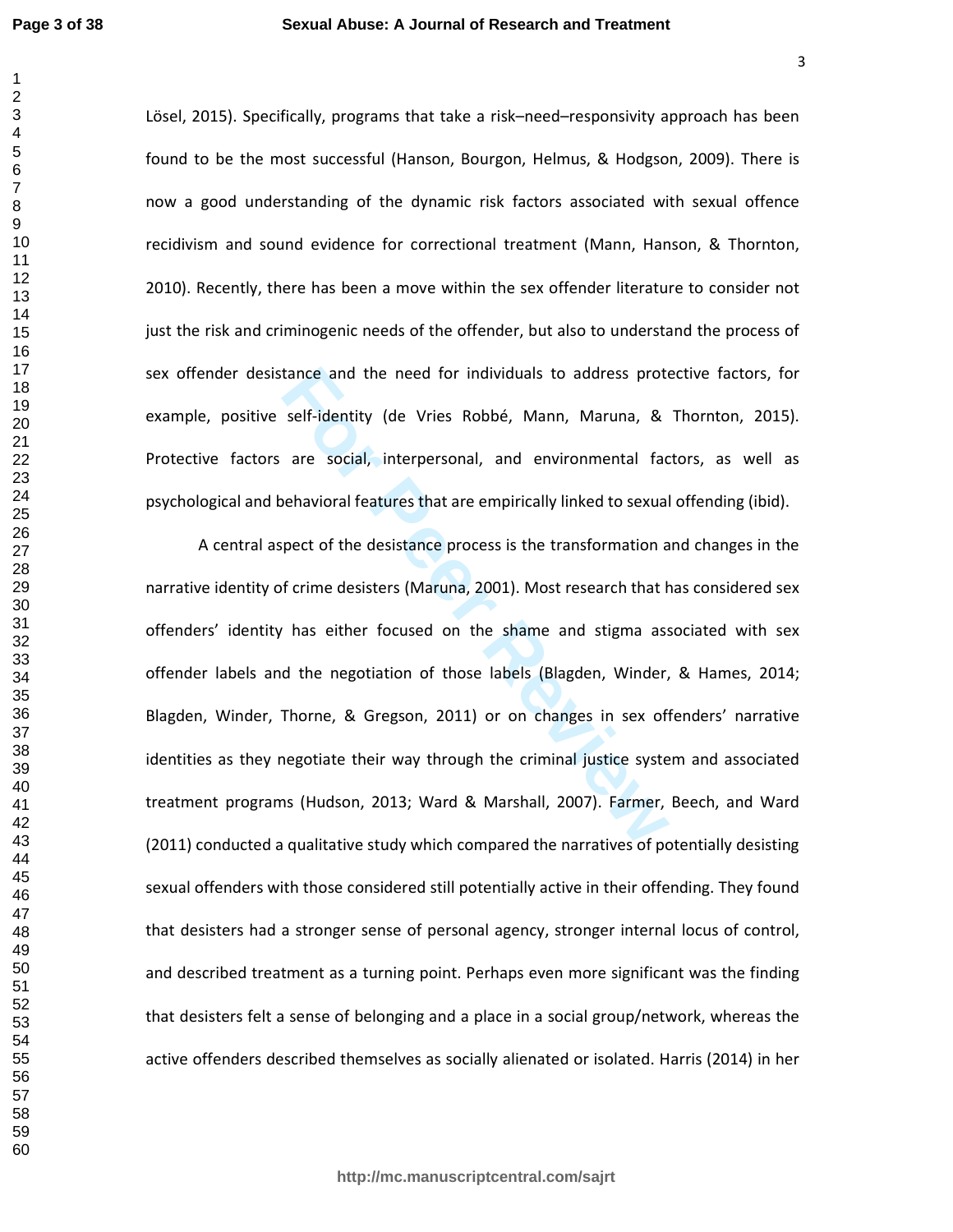$\mathbf{1}$ 

study found that sexual offender desisters had gone through a 'cognitive transformation', i.e. a process of identity transformation, largely as a consequence of treatment.

rued as positive because it has led to the transformation<br>strued as qualitatively different from the changed self<br>ts in personal identity have been argued as importan<br>s, Ward, & Willis, 2012). Such redemptive narratives<br>po The concept of narrative identity is important for sex offender rehabilitation and crime desistance, as those lacking a coherent narrative identity are often thought more likely to continue to offend (Ward & Marshall, 2007). In the desistance literature, identity change/transformation has been linked to 'redemptive' episodes whereby the negative past self is reconstrued as positive because it has led to the transformation of that person; the past self is construed as qualitatively different from the changed self (McAdams, 2006). Consequently, shifts in personal identity have been argued as important for sex offender desistance (Göbbels, Ward, & Willis, 2012). Such redemptive narratives can restore moral agency, in turn empowering the narrators to imagine and pursue generative futures. They allow for 'real selves' to be emphasized and for negative past incidents to be reconstrued as life experiences that made them stronger, wiser better prepared for the future and want to give something back (Stone, 2015). Stone (2015) argues for the importance of identityrepairing narratives in the desistance process and the how the internalization of oppressive master narratives may restrict opportunities for desistance. Thus allowing offenders to enact/portray 'good selves can lead to 'living' those roles as people tend to act in line with the stories they present about themselves (Blagden et al., 2014; Friestad, 2012; McAdams, 2013).

However, since desistance is about discovering agency, interventions need to encourage and respect self-determination; this means working with offenders, "not on them" (McCulloch, 2005). The importance of prisoners 'owning' their own rehabilitation, being invested in it or having a stake in it should not be underestimated. This has led some to argue that there is a need for offenders *to do* desistance and not just *talk* desistance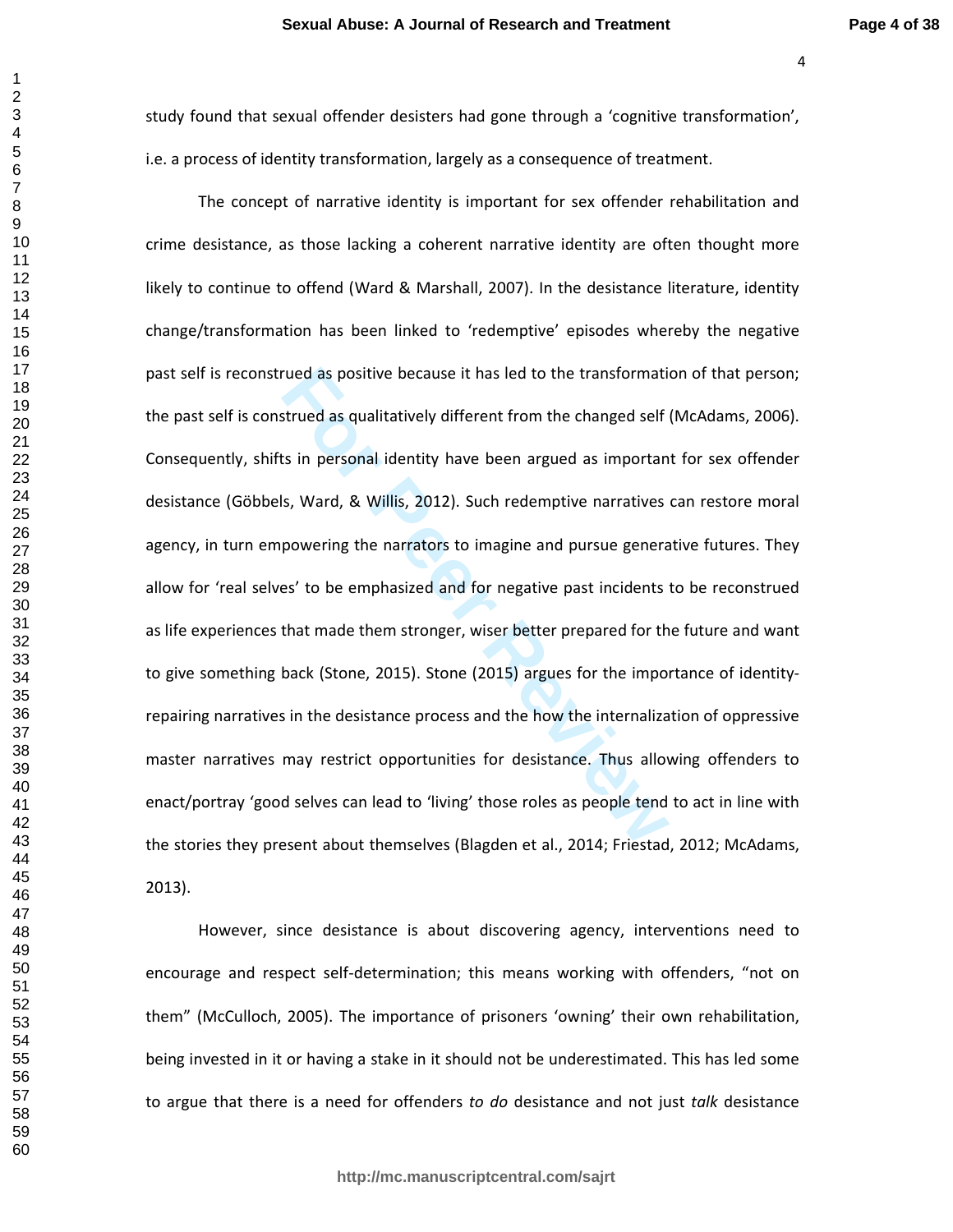Sirdifield, 2006; Snow, 2002). Some research has also earn trust and find meaning, purpose, and construct<br>boott work (Perrin & Blagden, 2014). Indeed, feeling<br>having meaning and purpose are key indicators<br>of life (Liebling (Blagden & Perrin, 2016). Peer-support roles have been found to assist with desistancebased narratives and contribute to self-determination and 'active citizenship' (Perrin & Blagden, 2014). Indeed, 'purposeful activity' in prisons can enable offenders to make positive contributions towards their own rehabilitation (Herbert & Garnier, 2008). Enacting peer-support roles can increase the supporters' insight into their own lives and even empower them to change their offending behavior and lifestyles (Maruna, 2001; Parkin & McKeganey, 2000; Sirdifield, 2006; Snow, 2002). Some research has also suggested that prisoners are able to earn trust and find meaning, purpose, and constructive inputs in their lives via peer-support work (Perrin & Blagden, 2014). Indeed, feeling trusted, personal development, and having meaning and purpose are key indicators for measuring a prisoner's quality of life (Liebling with Arnold, 2004; Ross, Diamond, Liebling, & Saylor, 2008).

As well as presenting peer-support roles as a source of constructive inputs for incarcerated people, some research has alluded to ways in which peer-support can enable offender to move towards desistance (Blagden & Perrin, 2016). Göbbels, Ward, and Willis (2012) have emphasized the importance of positive practical identities in the desistance process and the importance of 'turning points' or constructive outlets which provide the opportunities for the momentum of change in which the self is construed in a positive light. It may be that peer-support roles could provide such possibilities and have the potential to assist with positive identity change within prison. LeBel, Burnett, Maruna, and Bushway (2008) found that self-identification and positive self-image were significant predictors of post-prison outcomes. In contrast, feelings of stigmatization predicted recidivism.

This research, in part, aims to answer the call by de Vries Robbe et al. (2015), who emphasized the urgent need for research to study aspects of sex offender desistance.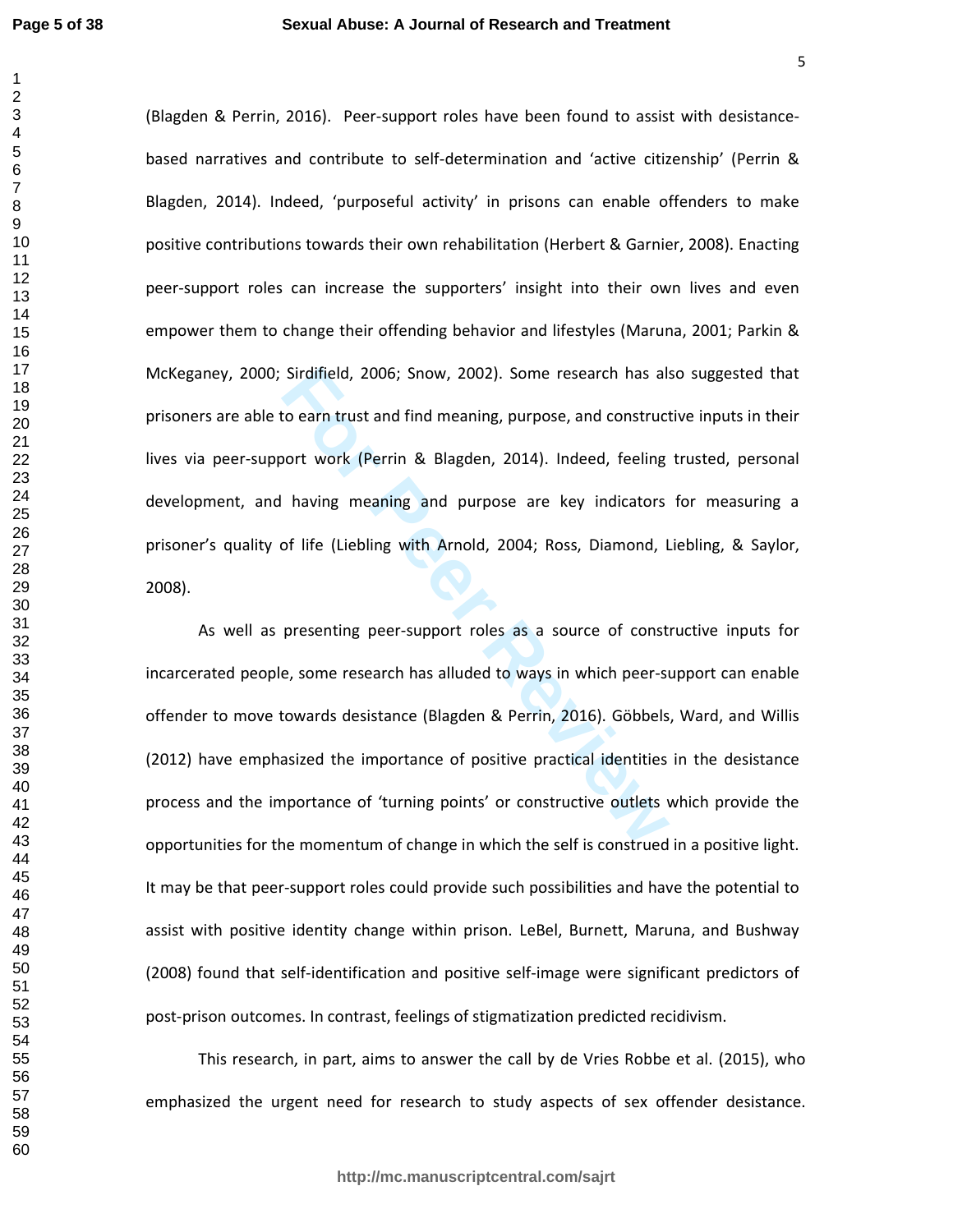Indeed, whilst some research on peer-support and desistance has been carried out, none of it has focused on a sample of sexual offenders. Early research highlighting the protective factors associated with peer-support roles supports the application of peer-support roles especially in the context of sexual offending. Such offenders are the most highly stigmatized and the role of constructing adaptive narrative identities has been emphasized in sex offender desistance and rehabilitation (Ware & Marshall, 2007; Göbbels, Ward, & Willis, 2012).

attempt in this study to link peer-support involver<br>
Rather, the aim of this paper is to explore the express who are sexual offenders and understand the impair<br>
and ultimately on their sense of self and personal ider<br>
see There is no attempt in this study to link peer-support involvement directly with reduced offending. Rather, the aim of this paper is to explore the experience of peersupport role holders who are sexual offenders and understand the impact these roles have of their prison life and ultimately on their sense of self and personal identity. Since "human beings derive a sense of self not only from the reflected appraisals of others, but also from the consequences and products of behavior that are attributed to the self as an agent in the environment'' (Gecas & Schwalbe, 1983, p. 79), peer-support roles offer an insight into prisoners potentially 'doing' desistance-based activity. The ultimate aim of this paper therefore, is to introduce peer-support into the field of sexual offending research and to explore the role it can play in sexual offender rehabilitation.

### **Method**

### **Participants**

This research project was approved by the Governor at the research site (a UK sex offender treatment prison). Data collection was facilitated by the safer custody department, which overlooks all of the peer-support schemes within the prison. In order to try and minimize selection bias, the researchers actively recruited a mix of offenders and attempted to reach

**http://mc.manuscriptcentral.com/sajrt**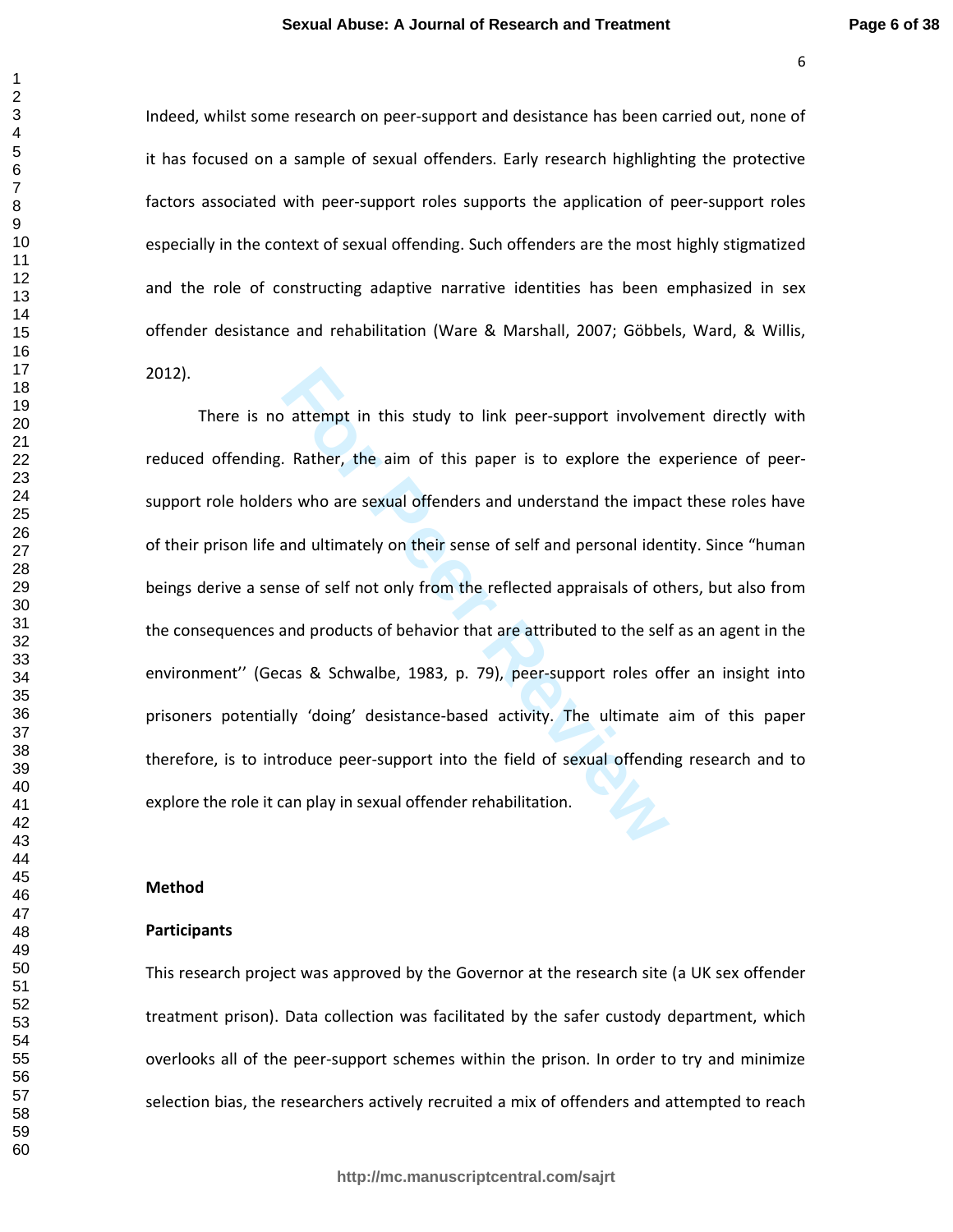as many prisoners within the prison as possible. Participants  $(N = 13)$  were security cleared via resettlement staff and letters outlining the research were dispatched. All participants were required to have relatively substantial experience of their peer-support role (6 months or more) and be active volunteers. They also needed to have served a total of two years in prison. These conditions were set so that quality explorations of the effects of upholding a peer-support role in prison could be generated. Participants were offered no benefits in exchange for their involvement and participation was purely voluntary. All participants were convicted sex offenders and their time spent in prison ranged from 2 years and 6 months to over 27 years. Further demographic information is presented in Table 1.

*\*\*Insert Table 1: Participant information\*\** 

### **The peer-support roles**

involvement and participation was purely voluntary. Alders and their time spent in prison ranged from 2 yea<br>her demographic information is presented in Table 1.<br>articipant information \*\*<br>oles<br>red three of the most widespre This project explored three of the most widespread peer-support schemes in operation across the UK: The Samaritans prison 'Listener' scheme (Foster & Magee, 2011), the 'Insiders' scheme (Boothby, 2011), and the 'Shannon Trust Mentoring' scheme (Shannon Trust, 2005a). As such, all participants were either 'Listeners', 'Insiders', or 'Shannon Trust Mentors'. Listeners, trained by the external charity Samaritans, provide face to face emotional support to prisoners who request help (see Samaritans, 2012, for further information). Insiders provide support mainly to those entering prison for the first time and also those who feel they are being bullied or victimized in any way (see Boothby, 2011, for further information). Finally, the Shannon Trust is a UK charity that regulates a scheme whereby fluent readers are paired with those less able. Through this set up, Shannon Trust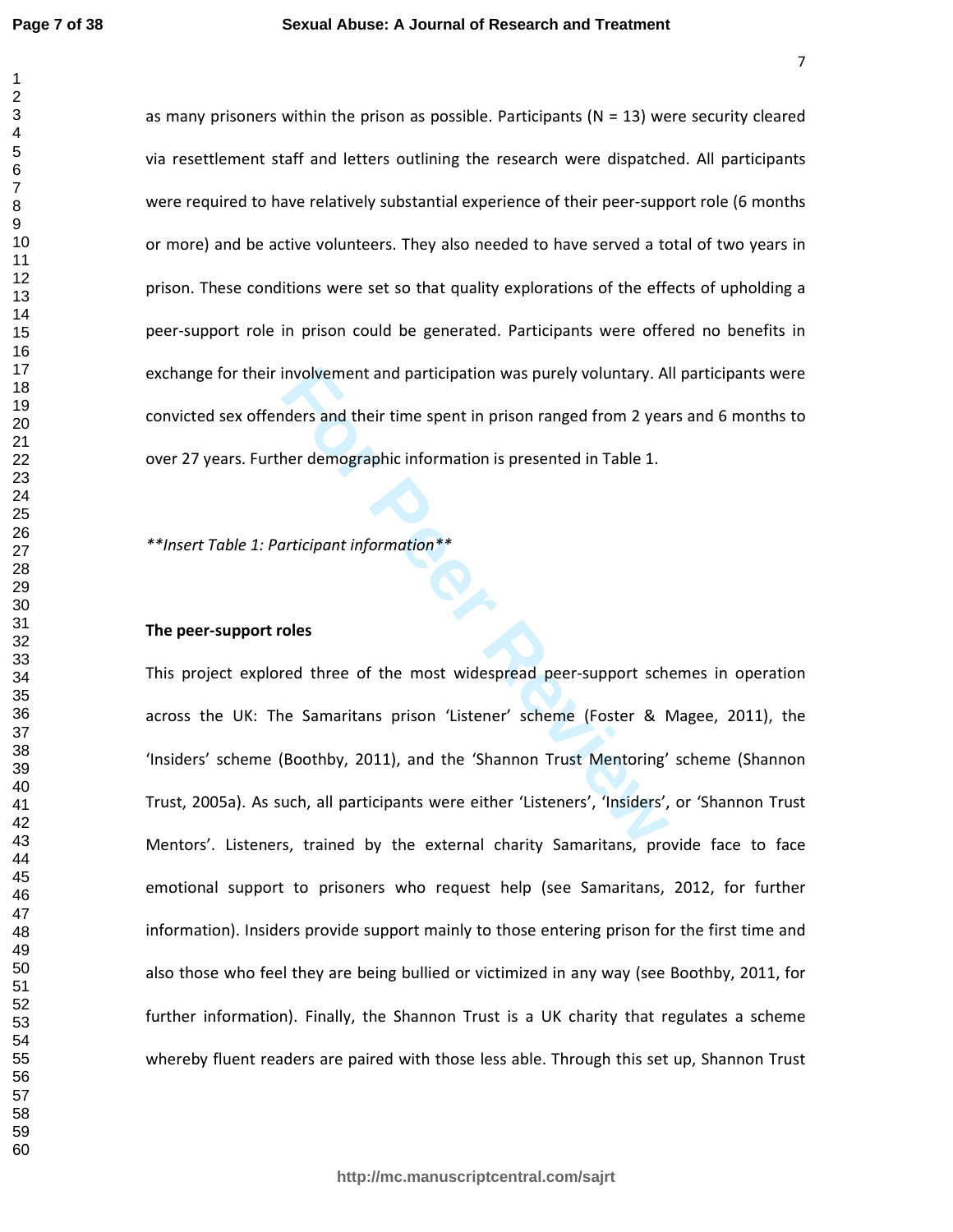mentors help students through a reading program often over a period of several months (see Shannon Trust, 2005a, for further information).

#### **Data collection**

Following ethical clearance, one-to-one semi-structured interviews were conducted in a purpose-built interview room at the prison. Interviews were recorded on a passcodeencrypted Dictaphone and lasted an hour on average. The interview schedule was divided into four sections which included a range of introductory questions, questions relating to why participants' wanted to become peer-supporters, what the impact of upholding such roles was role was, and participants' perceptions of their futures.

one and lasted an hour on average. The interview schement and included a range of introductory questions, que vanted to become peer-supporters, what the impact and participants' perceptions of their futures.<br>
arch used in-As this research used in-depth interviews, steps were taken to minimize researcher bias. Firstly, questions were open-ended and designed to be nondirective, allowing participants to describe their experiences in their own words without the views of the researcher being imposed on them. In addition, participants' own words are used to describe the phenomena of this investigation (Phillips & Lindsay, 2011). Once the data were fully transcribed, the lead researcher held a feedback session with all participants at the prison, during which the researchers' interpretations were discussed and a group analysis of the themes identified within the data conducted. All participants agreed with the themes identified and offered further insight into some of the interpretations made.

### **Analytic technique**

This study adopted a phenomenologically-oriented strand of thematic analysis, as described by Braun and Clarke (2006). Phenomenological analysis is concerned with the meanings that particular experiences, events and states hold for participants (Smith & Eatough, 2007). In

 $\mathbf{1}$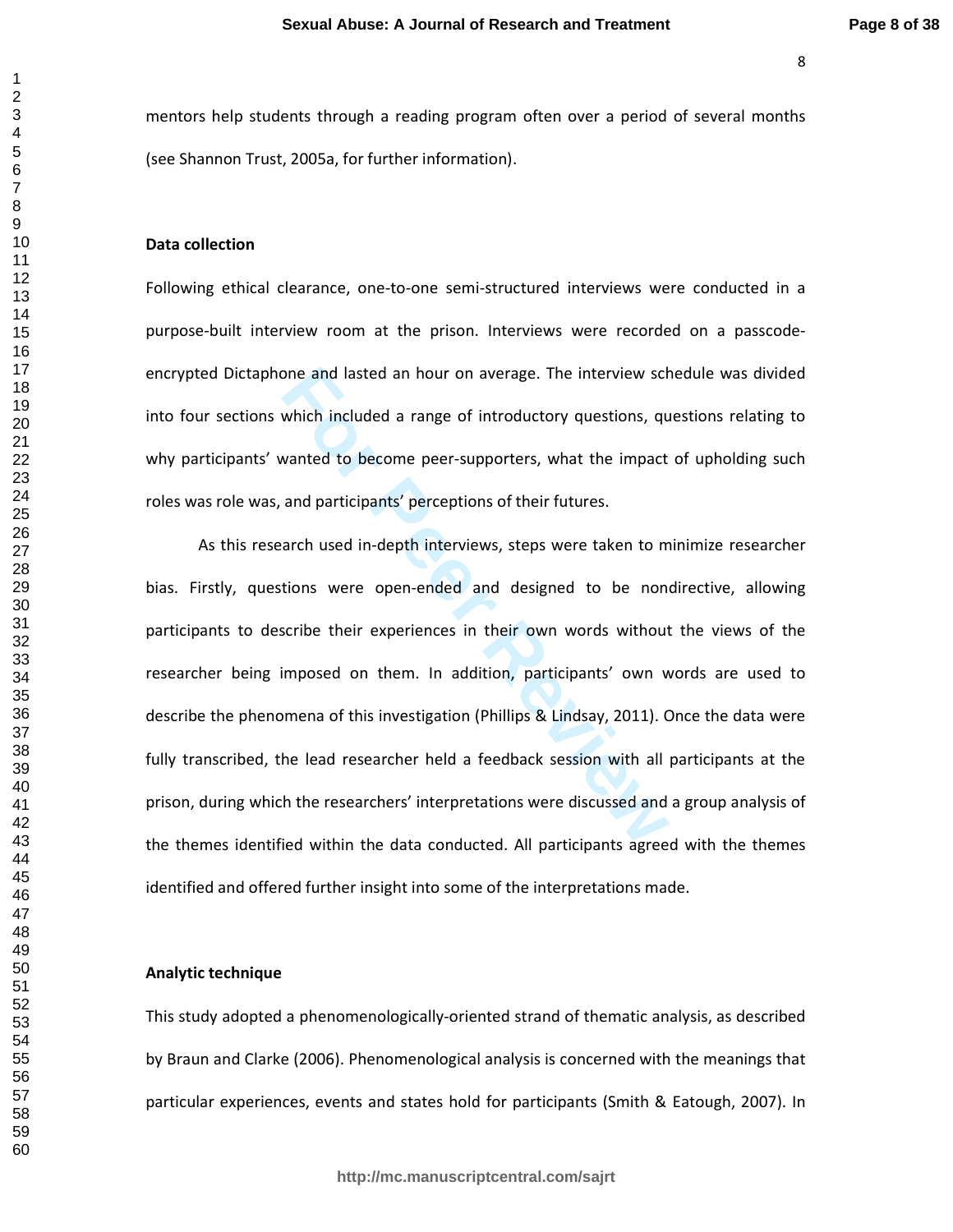order to generate a phenomenological understanding of a concept, therefore, researchers must be able to glean insights from the subject expert, and seek to illuminate the insider perspective (Larkin, Watts, & Clifton, 2006). Smith and Eatough (2007) argue that to this end, the researcher should immerse themselves in the text and begin to capture emerging themes which should be noted down in the right-hand margin of the transcript. It is at this point, through dialectic between the data and theoretical constructs that interpretation of the participants' phenomenologies begins to occur. Once themes are identified the researcher begins the process of linking together various subordinate themes into superordinate themes (Smith, 1996; Smith, 2004).

phenomenologies begins to occur. Once themes a<br>the process of linking together various subordin<br>nes (Smith, 1996; Smith, 2004).<br>we is why such analyses require such devoted attentic<br>nenological researchers must maintain aw This objective is why such analyses require such devoted attention to the data. It is also why phenomenological researchers must maintain awareness of the distinctions between the participant's account and the researcher's interpretation (Smith, 2011). In order to ensure interpretations in this study held validity, the data was subjected to a form of inter-rater reliability, which involved the analysis being 'audited' by the co-author and an independent researcher (see Armstrong, Gosling, Weinman, & Marteau, 1997).

#### **Analysis and discussion**

When performing phenomenological analysis, the task is to identify the underlying principles that organize the thinking of the participants, and thus the structures that influence perceptions, feelings, and behavior (Skrapec, 2001). The principles and structures relating to how participants viewed their peer-support roles in this study are represented in the two super-ordinate themes and inclusive subordinate themes presented in Table 2.

*\*\*Insert Table 2: Superordinate and subordinate themes\*\**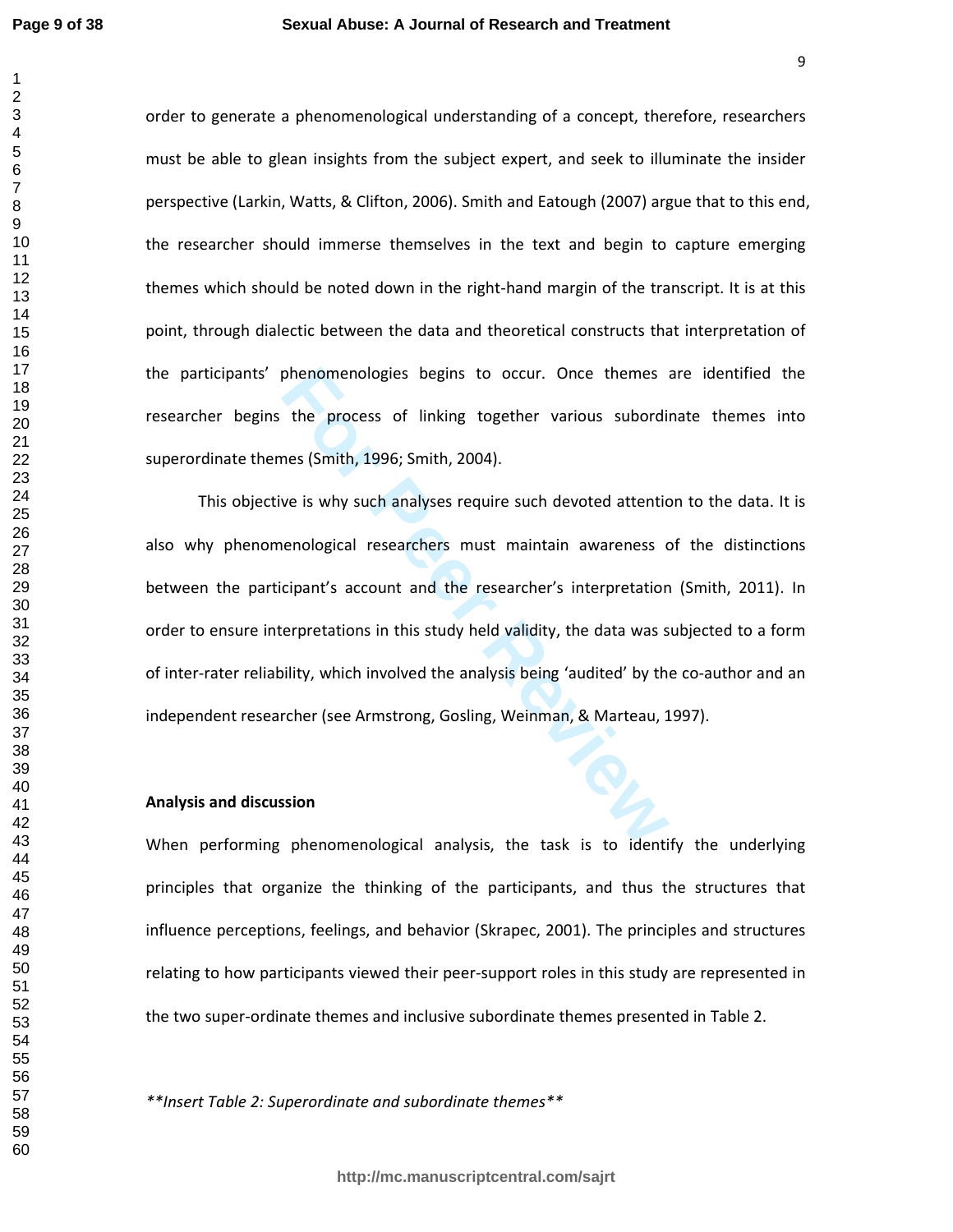### **Stepping stones**

rticipants were on a journey of self-discovery. Participant<br>
In the step representing another episode<br>
In the review of the subjective, 'insider perspective<br>
In the subjective processes representing<br>
In the subjective proc This theme was characterized by participants feeling that via their peer-support roles, they were moving forward. This forward momentum was important for all participants, and provided hope and positivity for the future. Almost all participants offered metaphors to describe how their roles were helping them to move forward. Such metaphors were typified by the idea that participants were on a journey of self-discovery. Participants made sense of this journey as taking steps, with each step representing another episode of rediscovery. As such, this entire theme really captured the subjective, 'insider perspectives' of participants, who were describing very mindful and deeply self-reflective processes resulting from their roles.

### *Generating positivity*

A significant step for participants was to begin generating positivity. This subtheme was characterized by participants allowing themselves to live in the moment, and reflect upon their self in transition. Blagden, Winder & Hames (2014) have tagged this type of mindfulness 'headspace', and have suggested that it is crucial in enabling offenders to selfevaluate and discover that change is possible and desirable (Blagden, Winder, & Hames, 2014). For all participants in this study, peer-support roles appeared to be reducing anxiety and helping volunteers to carve out some headspace.

*I see this as, you know, a stepping stone in my life, of...how I've been in my past, how I am now, and how I want to be in the future…and I'm making the right choices now to make that first stepping stone even easier…that's the key thing…taking each day as it comes and being able to support people and get support. It's helped with that*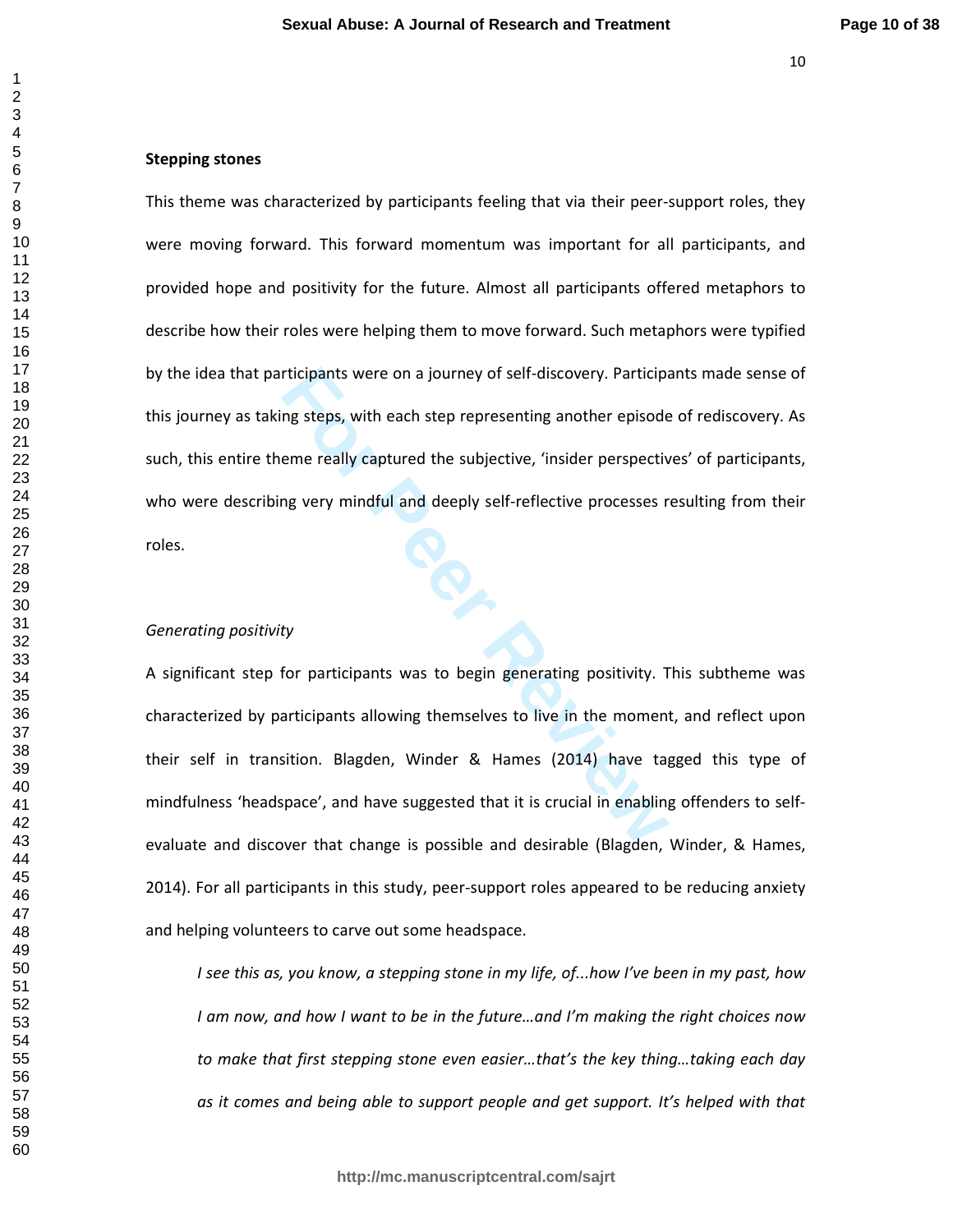$\mathbf{1}$ 

  *stepping stone…and given me more positivity in life, more hope...and more realistic goals to reach, you know, and making that difference inside here, and making a difference when I get outside, it's gonna be a big thing. And that's thanks to the support and the mentoring scheme that we have here.* Simon (Insider)

e appears to be prompting self-reflection, and his con<br>well illuminated in his extract. "Taking each day as it<br>seems to be offering him – a chance to live in the mo<br>what is uncontrollable, and instead focus on generatii<br>st Simon describes how he views his role as a stepping stone; one that is allowing himself to reflect upon who he used to be, who he is now, and who he wants to be in the future. Simon's Insider role appears to be prompting self-reflection, and his consideration over his transitioning self is well illuminated in his extract. "Taking each day as it comes" epitomizes what Simon's role seems to be offering him – a chance to live in the moment, not become so consumed with what is uncontrollable, and instead focus on generating positivity where possible and keep stepping forward. Ultimately, Simon's extract portrays hope; his role is enabling him to keep 'on track'. Hope is heavily discussed in the desistance literature, and is conceptualized as one of many tools that offenders use to adjust to imprisonment, serve sentences constructively, and work on 'going straight' (Dhami, Ayton, & Loewenstein, 2007). Being a peer-support mentor also seemed to be facilitating Simon's construction of a 'possible self'. A possible self is a future-orientated construct formulated by an individual in relation to hopes, fears and aspirations for the future. Possible selves draw on versions of the self in the past and those desired in the future (Markus & Nurius, 1986; Meek, 2007). Here, Simon is articulating how the role is enabling him to think positively about the future, which is making a difference in how he views himself. All participants involved in all schemes described the benefits of their roles in very similar ways.

*I can liken it to...ascending, erm, a cliff edge…scrambling up a side of a mountain. When I go hill walking I struggle with heights, but I like hill walking, so there's a problem there. So what I used to have to do was rest at the point before the next*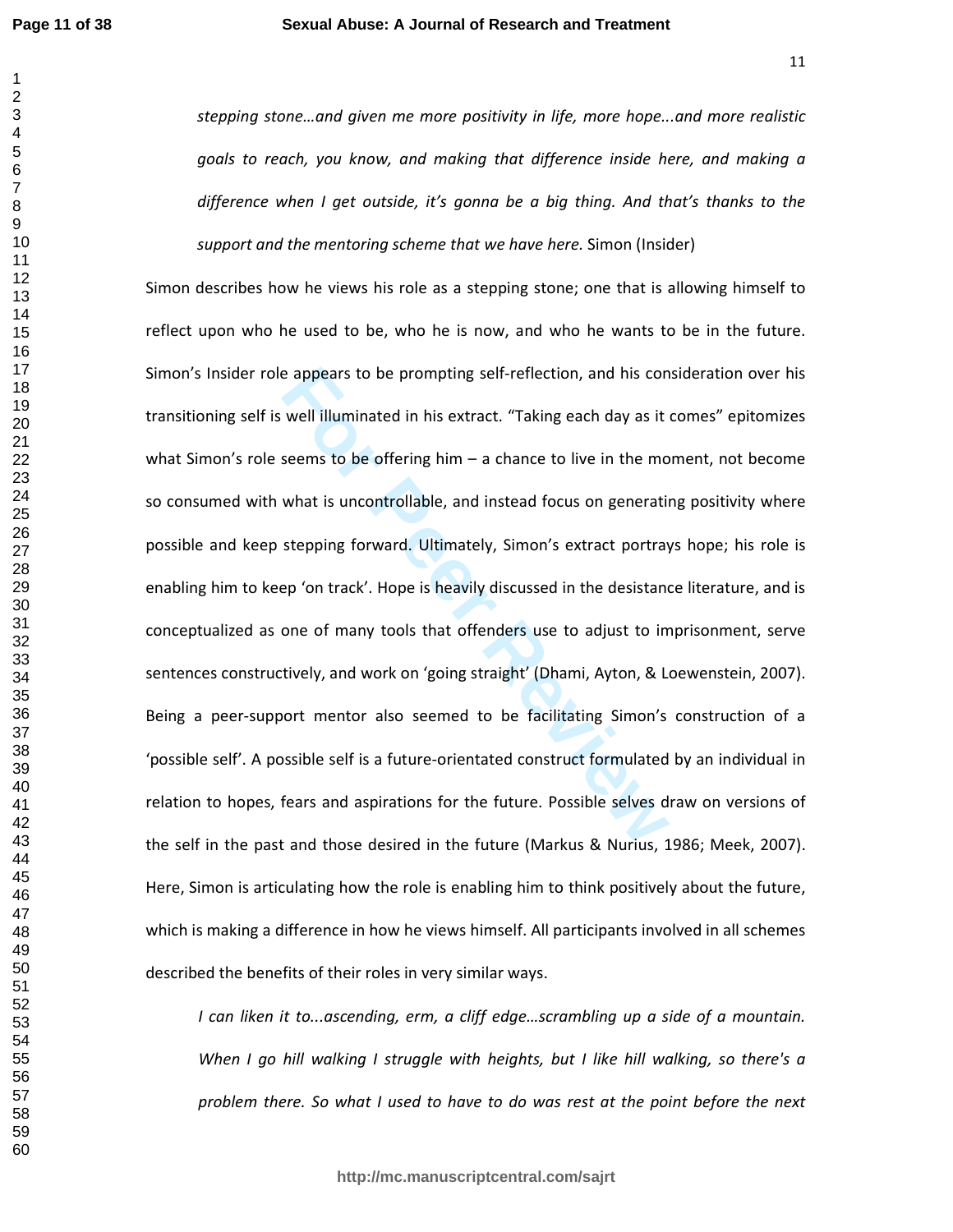*scramble up so…and as long as I sit and I look at it…it takes me time to settle and to understand what's going to have to happen next. So I'm not gonna go back down, I am going to ascend, that's gonna happen. But you just get to that point there, and I suppose that's what the Listeners did…that purpose in the sense, to rest me in that place.* Tom (Listener)

and begin to negotiate the next move upwards. For 1<br>Ems to contribute to self-reflection and momentums of<br>2012) have argued that increasing an offender's des<br>sive momentum' – the openness to take advantage of<br>sive momentum Tom describes how his role enables him to reach metaphorical safety holds, from which he can gather power and begin to negotiate the next move upwards. For Tom, being a peersupport mentor seems to contribute to self-reflection and momentums of change. Göbbels, Ward, and Willis (2012) have argued that increasing an offender's desire to change can contribute to 'decisive momentum' – the openness to take advantage of opportunities to change. This has been described as the first phase of desistance from sexual offending (Göbbels et al., 2012). What is evident here is that Tom appears to be bringing his situation under his control, and making sense of it on his own terms. Low locus of control, described as an inability to effectively manage challenges, internal and external stressors, and deprivation, has been considered a risk factor for sexual offending behavior especially. Indeed, it has been argued that ineffective coping strategies can detrimentally effect levels of awareness and impulse control, which can bring about fear, frustration, anger, and antisocial behavior (Samuelson, Carmody, Kabat-Zinn, & Bratt, 2007). Conversely, individuals who are able to control lifestyle impulsiveness (characterized by low self-control, generalized instability, lack of meaningful daily routines, irresponsible decisions, and limited or unrealistic long-term goals) are more likely to go on to desist from offending (Gottfredson & Hirschi, 1990). The protective factors juxtaposed to high impulsivity include the ability to be able to self-reflect, demonstrate impulse control, and problem solve effectively (Hanson & Morton-Bourgon, 2004). Simon and Tom describe in their extracts how their roles appear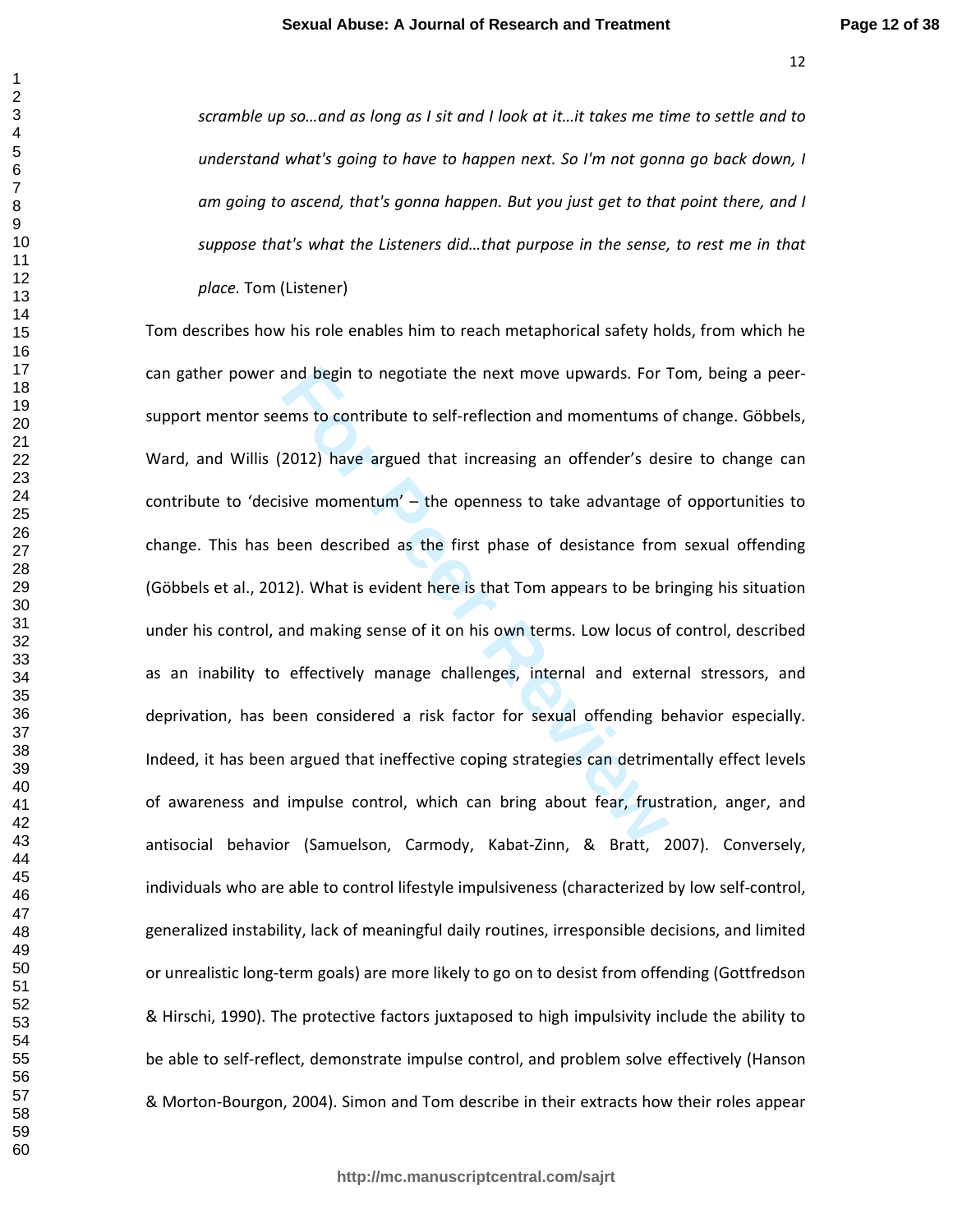to enable them to bring challenges and potential stressors under their control. This is perhaps due to the engrained focus on self-reflection and emotional awareness in Listener and Insider training modules and in the roles themselves (Jaffe, 2011; Boothby, 2011). The processes being described in this theme were typified by participants taking control of the present moment, allowing themselves to think and feel, and consequently experiencing a sense of mastery over their own 'journeys' or transformational experiences.

*up a lot. I could be quite immature before, I mean I'*<br> *Formalize that incremential*<br> *Formalize fourteen still...Erm but with the respons*<br> *Formalize we work to their scale we don't push them, you had and ...we work to I've grown up a lot. I could be quite immature before, I mean I'm thirty-eight and sometimes I'd act like fourteen still…Erm but with the responsibilities of…sort of having to be…not strict but being in a sort of authoritative figure when you're helping people to read…we work to their scale we don't push them, you have to have certain boundaries, professional boundaries erm with a reader...so for me I think it's made me definitely grow up…mainly erm and I look at life differently. In the short time that I've been doing it I've discovered a lot about myself. I'd say I'm on a journey with it, definitely on a journey.* Jamie (Shannon Trust)

Jamie's extract exemplifies how peer-support roles can promote self-reflection for volunteers. Jamie is able to verbalize specifically how he thinks he has changed as a product of his role. He talks about growing up and becoming more mature and more responsible. He goes on to say that he now looks at life differently and that he's "on a journey with it". Jamie's extract once again illustrates how peer-support roles appear to project participants into a cyclical state of self-revision; peer-support roles appeared to help participants establish a stronger sense of control over the self.

*Earning trust*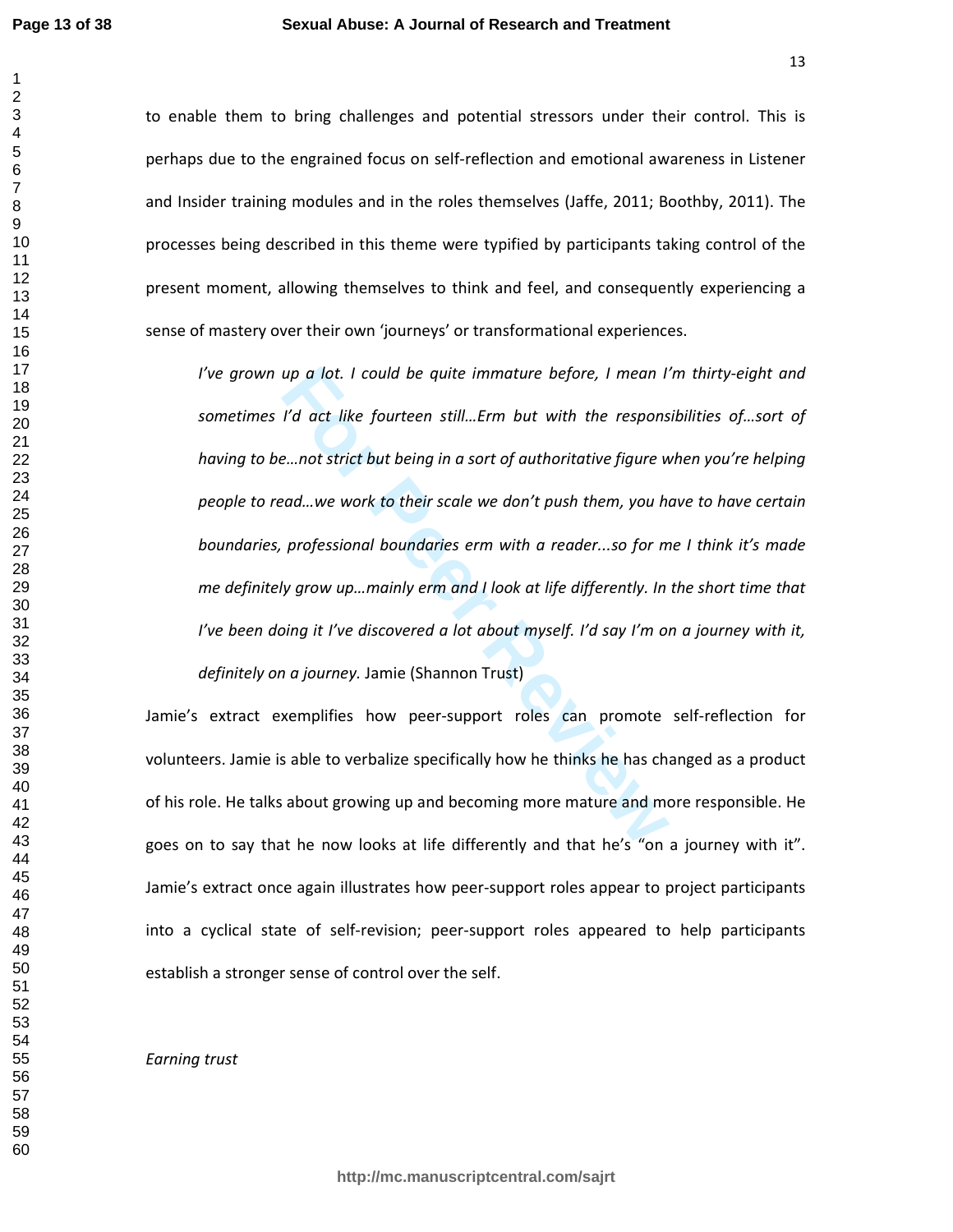Earning trust in a prison context is important for prisoners and can prompt positive change in offenders and feed into their narratives of desistance (Vaughan, 2007; Blagden, Winder, & Hames, 2014). The extracts within this theme display how important it was for participants to build trust and in doing so nourish their transitioning selves.

ou to deal with things...so the way some wings work...<br>her landings and stuff like that.../...so if you've got a<br>doing your job correctly and efficiently...they'll allow y<br>i or to the other landings, and talk to people who *You kind of get a bit of rapport with the staff…because when the staff see that you can do a job and you can do a job well…you then, kinda get a bit of trust with them – they trust you to deal with things…so the way some wings work…you're not allowed to go to other landings and stuff like that…/…so if you've got a rapport with them and you're doing your job correctly and efficiently…they'll allow you to go onto the other wings or to the other landings, and talk to people who've come on if they've got any issues and help…so it's about kind of building up that trust with them so they can see you can do a job, you're not messing them around and not swapping things or dealing stuff or whatever…it's about taking it seriously.* Stewart (Insider)

Stewart discusses how his role as an Insider has enabled him to build rapport with staff members in the prison and gain trust and freedom. What is being described here is a cycle of positive behavior, reinforcement, and continued positive behavior. It is in Stewart's best interests to behave well within his role and to follow the prison rules, as he is rewarded for doing so by earning trust and being allowed some freedom. As such, peer-support roles in this context appears to create an environment whereby prisoners can actually 'do' trust (not just feel trusted) and enact 'good' and 'moral' selves. Presser and Kurth (2009) have argued that the presentation of moral and trusted selves allows one to live up to such selves, it also enables a narrative that distances oneself from a past offending identity. In Stewart's narrative, the trust and the appraisals he receives from others appear to contribute to his self-change process. Receiving trust and appraisals from others in a prison context is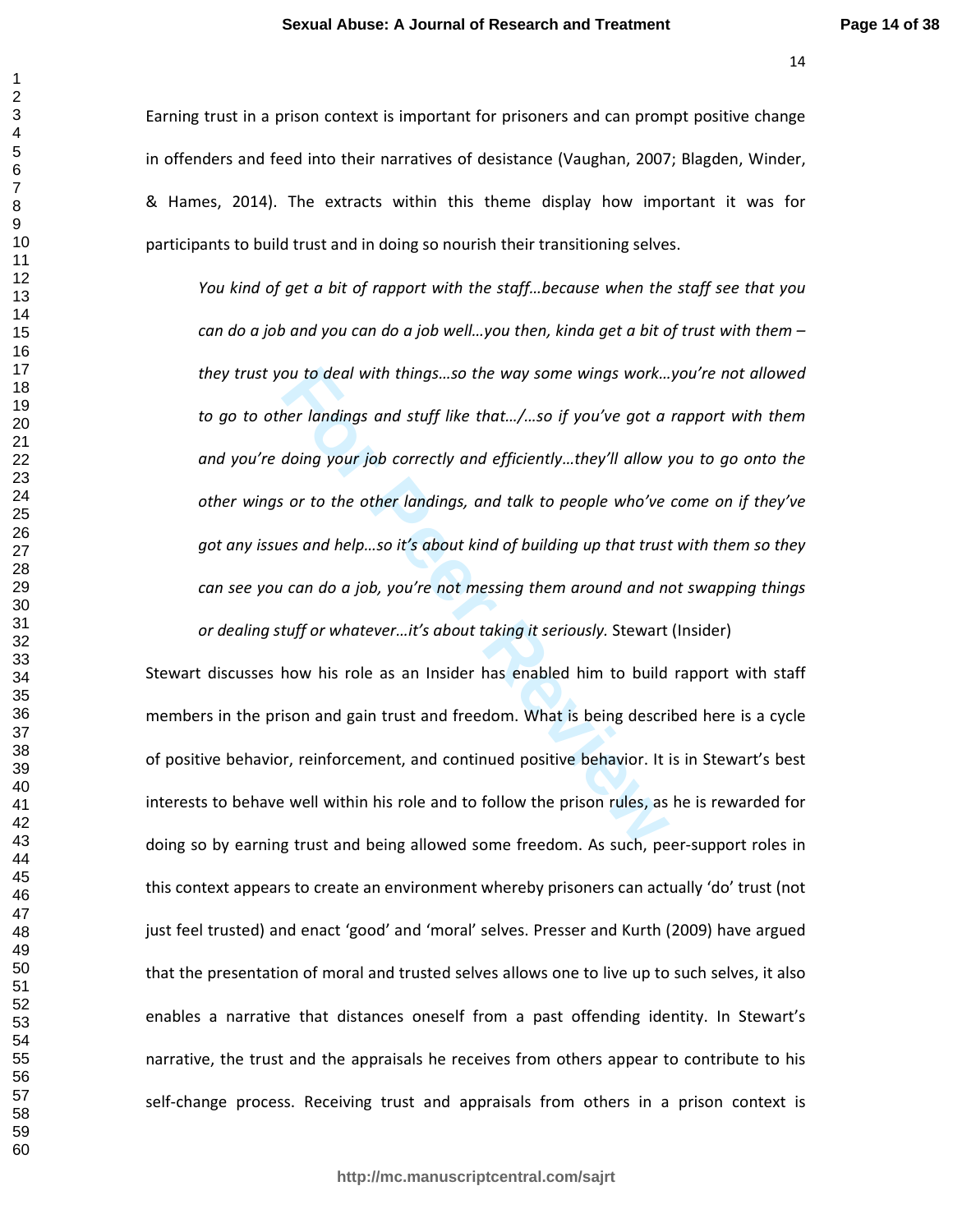considered very important in terms of galvanizing desistance and positive change (Perrin & Blagden, 2014). This was important for all participants in this study.

*You get a bit more trust. And I think that trust level that shows that you are improving yourself. Erm and certain things can especially in prison you always get threatened by the staff "if you don't something wrong you get this, you get that" and it puts the fear into you and you, but when you're a mentor or you do anything where you're giving back you would hope that your efforts are looked into and they might balance it up…you get that slight better respect and you get that much better rapport with the officers and the staff…it makes you feel a bit like a human still. Again it's all about that rehabilitation, I am a strong believer in that if you're treated poorly by* 

*officers or staff then you can't really be rehabilitated.* Jamie (Shannon Trust)

*g* back you would hope that your efforts are looked in<br>*Formalies of that slight better respect and you get that n*<br>icers and the staff...it makes you feel a bit like a huma<br>rehabilitation, I am a strong believer in that Jamie's extract suggests that earning trust and some recognition for 'doing good' equates to a form of validation that he is 'improving himself'. Jamie inadvertently describes a process of self-assurance, via which he does good things, earns trust and recognition, and consequently lives up to his objective to change. All of this makes Jamie feel more human, and while he is not looking to log favors, this process of doing good and receiving appraisals appears to be giving him hope that he is changing for the better. The enhanced expectation and trust in Jamie appear akin to the Pygmalion effect (high expectation high outcome) described by Maruna et al., (2009). Peer-supporters seem to become recognized as good people, and this seems to have a self-fulfilling effect. Previous research in this area has also highlighted these types of processes. Stevens (2012), for example, researched 'rep jobs' (where offenders primarily residing in therapeutic community prisons are given some responsibility for policies or procedures within the prison) and found that the expectation placed upon participating prisoners often resulted in a range of previously non-existent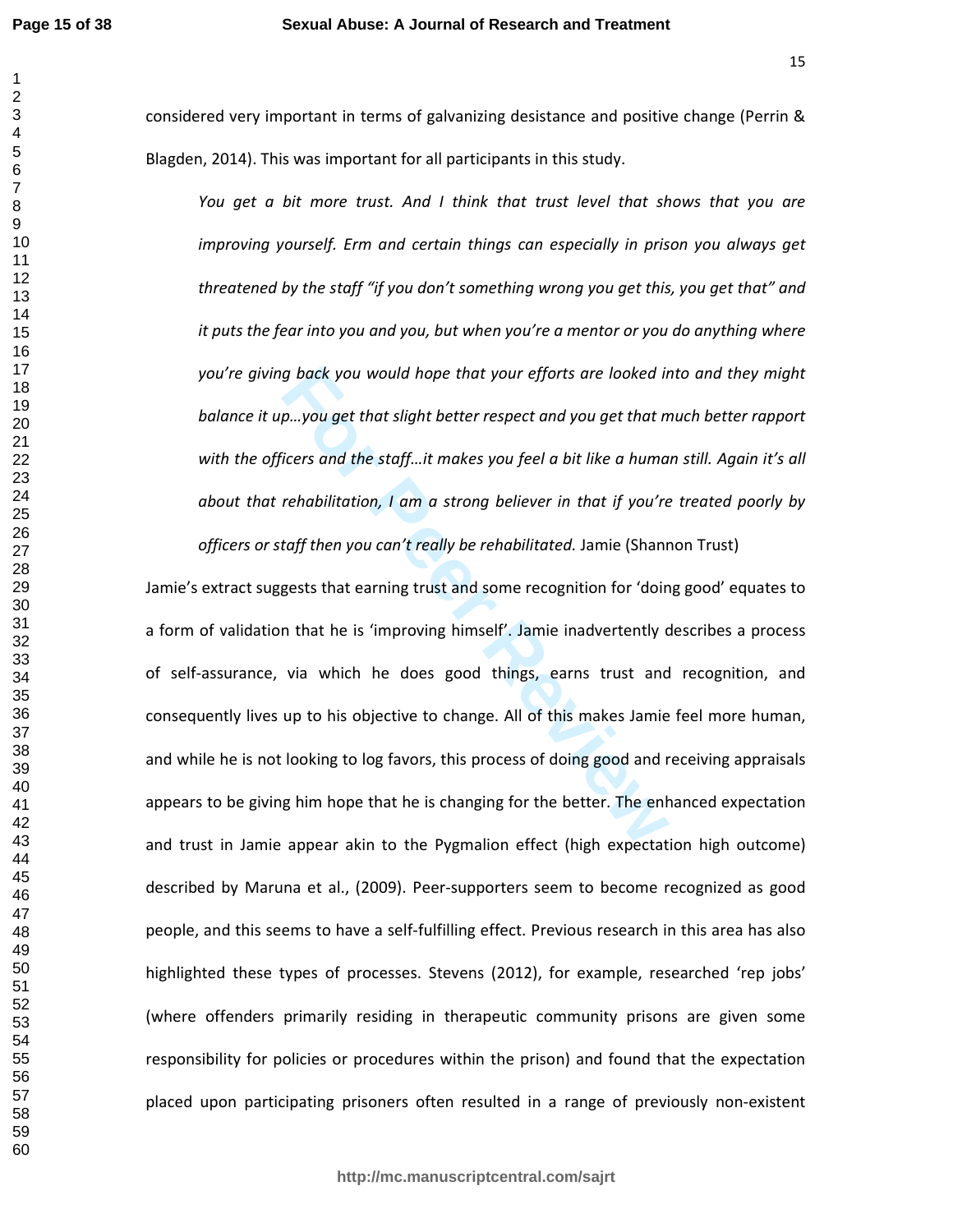prosocial behaviors. Moreover, recent research has demonstrated how important it is for offenders to be given the opportunities to generate positive self-images which sit in contrast to what they might have regarded their 'offending self' (Perrin & Blagden, 2014). Internal narratives that desisting offenders build can be positively influenced by the knowledge that 'old self' is qualitatively different to 'new self' (Vaughan, 2007). For Jamie, his 'new self' does good things and is trusted. He internalizes this as 'improving' and this appears to be keeping him moving forward.

## *Establishing social bonds*

poords<br>
Forward.<br>
For Peer Support roles<br>
For Peer Supporters were investing<br>
For Peer Supporters, securing positive relationships<br>
For Peer Supporters, securing positive relationships<br>
For Peer Supporters, securing positi In this theme, participants appeared to perceive their peer-support roles as valuable, and as 'something to lose'. This notion suggested that prisoners were investing in legitimate and normative behaviors via their roles and indirectly making sure they didn't 'slip up'. In associating with fellow peer-supporters, securing positive relationships with prison staff, and enjoying helping others, participants appeared to be establishing legitimate social bonds.

*I wouldn't have met the people I have…so the other Insiders, I wouldn't have known them like I do…the safer custody department…I wouldn't have known them…erm…as well as kind of higher ranking, if you like, governors and that, when I go to the meetings…I know all the governors and they kind of know me and, whenever I see them in the corridor they'll ask me how I am...so to have that kind of rapport in the place is in some ways beneficial…erm, not something to be abused…but to kind of be proud that I'm, in that kind of position.* Stewart (Insider)

Stewart discusses how his role has enabled him to forge positive relationships with staff. He talks with pride about the fact he knows everyone, and they know him, even the higher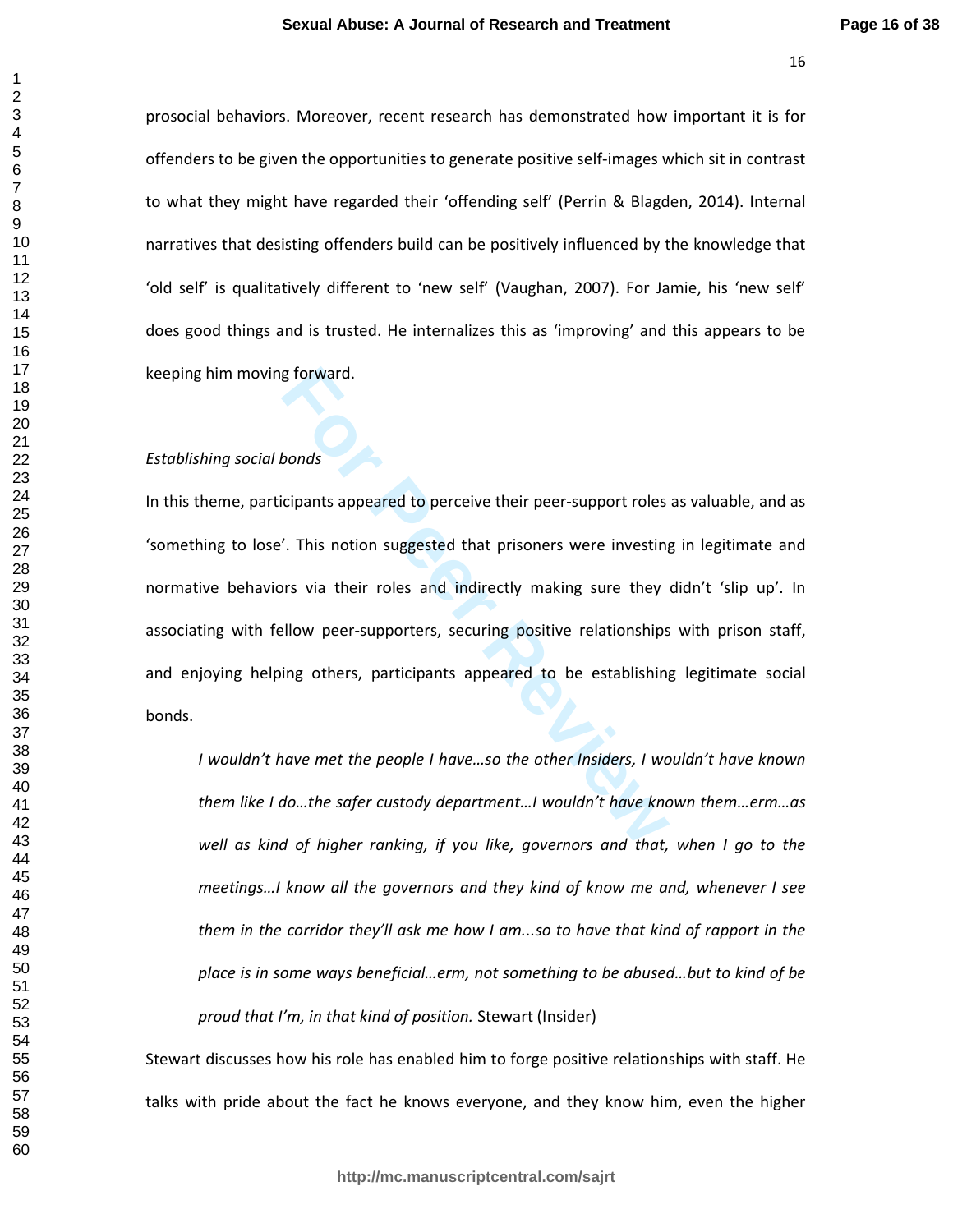ranking staff (governors). Stewart enjoys his status as an Insider, which appears to give him a feeling of being valued and appreciated. He enjoys his role so much that he would never do anything to compromise his position, one which he respects is 'not to be abused'. Stewart's narrative, which sees him describing how he has something good to potentially lose, perfectly exemplifies this theme. Laub and Sampson (2001) have neatly tagged these process as striving to 'acquire a stake in conformity' – a legitimate social bond via which individuals can satisfy basic human needs. Many participants viewed their roles in the same way – they respected their privileged position as peer-support role holders and this was keeping them in line and on track.

**For the set of the set of the set of the set of the set of the set of the set of their privileged position as peer-support role ho<br>
<b>Example 18 and on track.**<br> **For Peer Suppose like if you're in a football team or state** *Just that being part of something is really important...and I suppose erm you don't realize sometimes, I suppose like if you're in a football team or something although you might never kick the ball in the game, you're still part of the team and being on the field maybe is still enough to do the victory erm rather than being totally involved and trying to do too much…so you've got the different, two different ends of that scale if you want so yeah…It's most probably true like if you've got the goal keeper who might never touch the ball but the team's won hasn't it?* Drew (Insider)

Drew's extract highlights the importance of the team element of the Insiders scheme. His football analogy emphasizes how important it is for him to feel a part of something, and again, the narrative here strikes as being about belonging and about appreciating a privileged position. These notions are reminiscent of a broad theoretical body of research surrounding basic human needs, and thus social and emotional wellbeing. Ullrich and Coid (2011), for example, carried out a study on released offenders and reported that 'belonging to a group, club, or organisation'; 'closeness to others'; 'relationship building'; and 'being in work, training, or education' should be considered 'protective factors'. It can be argued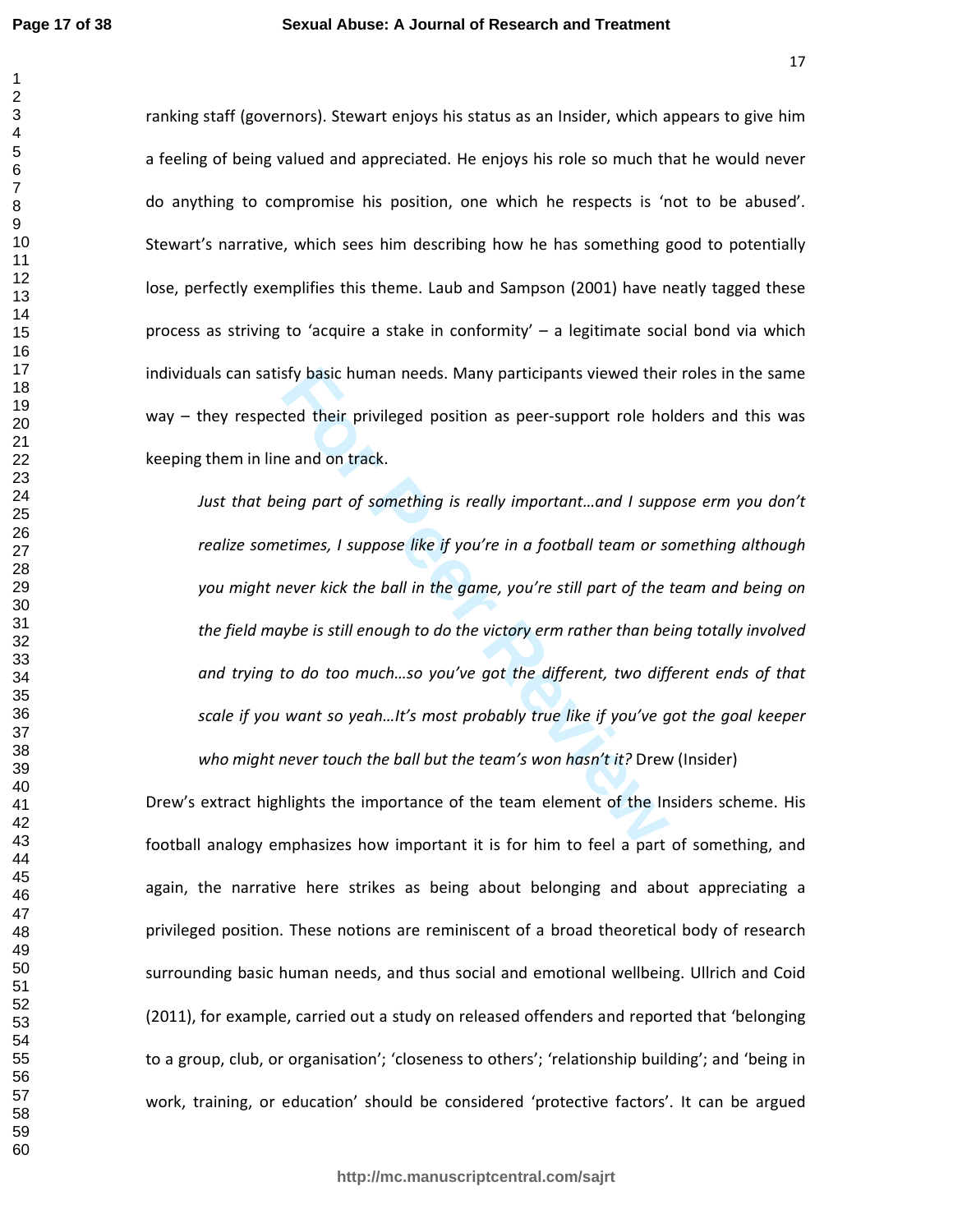from the extracts presented here that participants are benefitting from belonging to a group, crafting positive relationships, and consequently procuring something to have pride in, something to lose – a 'stake in conformity'.

### **Keeping sane**

### *Channeling*

to the notion that peer-support roles were keeping<br>mething constructive and legitimate. Most participants<br>nment (characterized by loss of liberty, deprivatior<br>tions (Dye, 2010)) can not only cause despair but<br>ors. Indeed, This theme related to the notion that peer-support roles were keeping prisoners occupied and focused on something constructive and legitimate. Most participants described how the nature of imprisonment (characterized by loss of liberty, deprivation, and a range of antagonistic conditions (Dye, 2010)) can not only cause despair but can also result in destructive behaviors. Indeed, a vast body of research cites the volatility of the prison environment and the heightened presence of social issues such as gang violence, drug use, violent and sexual abuse, bullying, and discrimination (Carpentier, Royuela, Noor, & Hedrich, 2012; Fleisher & Decker, 2001). Prisons overwhelmed by such conditions have been found to increase reoffending (Cullen, Jonson, & Nagin, 2011). In the present theme, participants spoke of a protective element associated with their peer-support roles; their work prevented them from succumbing to the destructive magnetism of imprisonment.

*I suppose there's the possibility that I would've been in a lot of trouble…because the Shannon Trust has given me the opportunity to seize the amount of patience I have…and for me to recognize that that actually affects everything I do…without that...I'd be an impatience bugger…you know…if I asked a member of staff for something and I didn't get it straight away then I would tend to lose my rag…you know.* Charles (Shannon Trust)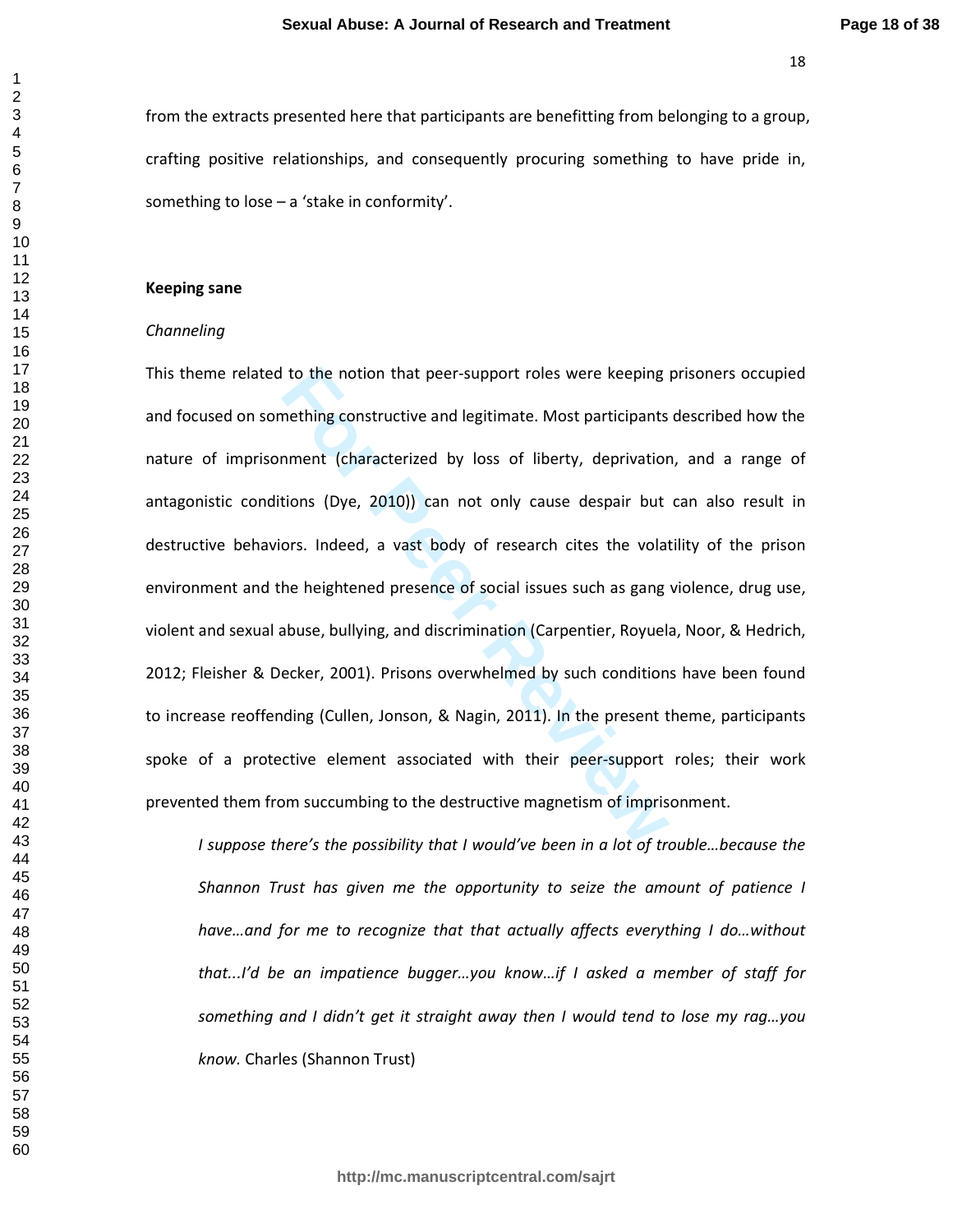Charles recognizes in his extract that he may well have found himself getting 'into a lot of trouble' had he not been able to seize positive traits via his mentoring role. He goes on to identify that it is his natural impatience that would have led him astray, and that his Shannon Trust role occupies the space in which his destructive traits might have prevailed. Through this role, Charles is actively addressing a behavior that he has recognized as harmful. Through this channeling, Charles is able to let trivial annoyances pass by and avoid getting into trouble. For many participants, this type of investment in peer-support roles kept them focused and enabled them cultivate positive and desired traits. As well as maintaining mental wellbeing via channeling, some participants alluded to redirecting illegitimate skills and transforming them into socially acceptable ones.

**For Peer Review** *Before, I was an absolute pest, you know my life was all about drugs…about the street life. About me and my boys…fast life…fast money, that was me, for a long long time…so, I went from one extreme to the other. But I found that from that life before…from the destructive lifestyle that I used to lead…into this positive academic driven sort of life…I found skills from all that craziness that I brought into…like a new sense of maturity I guess…But I'd say that…I actually got those skills from the darker time of my life really…but…use them in a positive way.* Ash (Insider)

Here, Ash contrasts his past and present selves. He describes how his old self was characterized by 'street life' – obtaining money via illegitimate means and having little interest in anything typically socially acceptable. Ash concedes that this was a destructive and 'darker' world. However, he has been able to re-evaluate this old world through his role as an Insider, and even reroute some of the skills he developed during 'all that craziness' to a more positive direction.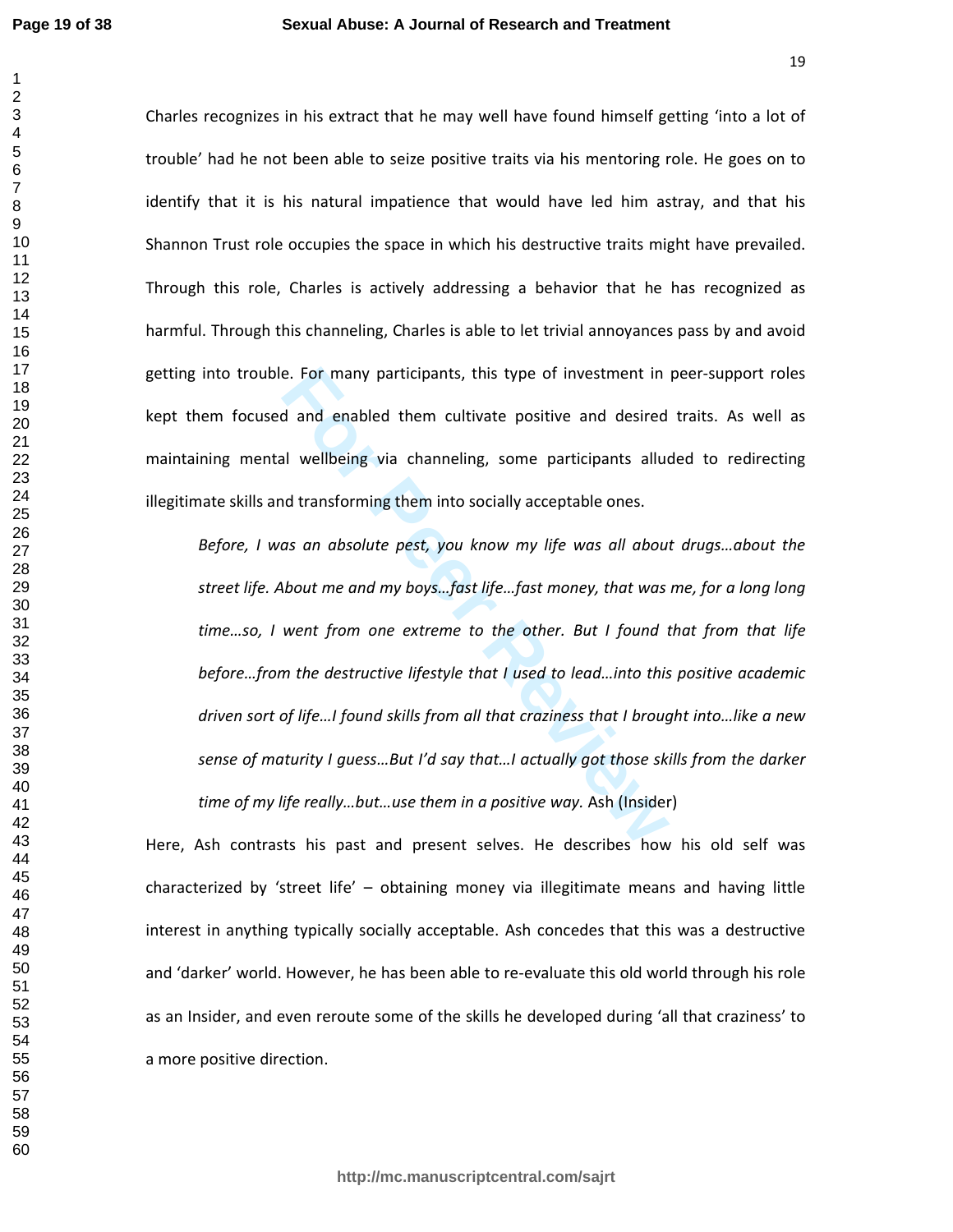## *Resisting harmful labels*

Many of the themes identified in this study naturally overlap. This theme enveloped repetitive excerpts that highlighted the participants' desire to remove stigma, and to disassociate themselves with labels such as 'prisoner', 'criminal', and the most-feared – 'sex offender'. This theme should be viewed as one of the outcomes participants would experience from upholding a positive role, doing good, and 'being' peer-support volunteers.

prepeating this but it has made me feel better about<br>
firmed to me that I'm not a monster, I'm not a terrible<br> **For A standary the B and A standary to the Proper Property of the most are the ones that are still there for y** *I know I keep repeating this but it has made me feel better about myself. I know it's sort of reaffirmed to me that I'm not a monster, I'm not a terrible person. I do have anxieties as I said to you about, about the media and about you know, how people might react to me erm, I try and counter that by saying to myself but the people that matter to you the most are the ones that are still there for you, they're the ones that are there for you, they've supported you, they've given you the time. They've also said to you, effectively what you're saying…that its great you're doing this listening role, doesn't that make you feel better about yourself?* Nick (Listener)

Nick's extract demonstrates the impact of the labels he had received and how they greatly disturbed his sense of self and brought about despair and hopelessness. Before becoming a Listener, this negativity and isolation locked Nick into a state of hopelessness, which caused anxiety. The extract also points to how, via peer-support, Nick was beginning to erode the effects of such labels. Indeed, widespread research has highlighted how sex offenders are publicly denigrated in the extreme and consequently find it more difficult than other types of offenders to reintegrate (Levenson & Cotter, 2005; Braden, Göbbels, Willis, Ward, Costeletos, & Mollica, 2012). Research has also found that public shaming and the subsequent social isolation experienced by sex offenders constitute risk factors in terms of further offending, and this has prompted the emergence of various reintegration initiatives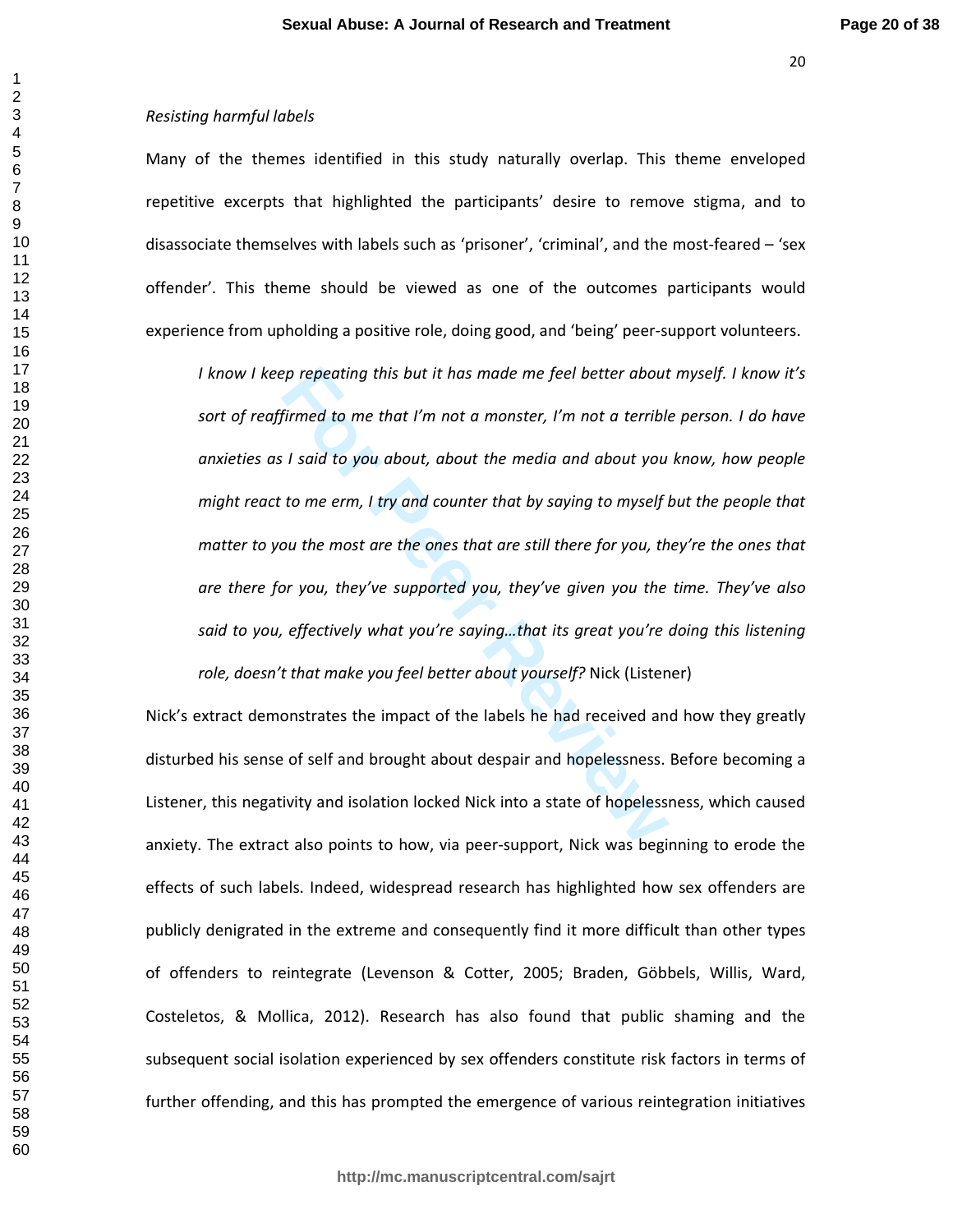### **Sexual Abuse: A Journal of Research and Treatment**

(Braden et al., 2012; Levenson, Brannon, Fortney, & Baker, 2007). Labelling is not only an issue affecting reintegration but also prison life. Schwaebe's (2005) research highlights how sexual offenders constitute a highly stigmatized and vulnerable group in prison and, as a consequence, need to employ strategies to develop viable identities. Schwaebe tags this dynamic as "learning to pass" (as a non-sexual offender) and describes how doing so is important even in exclusively sex offending populations. Whilst the participants in this study did not express needing to pass as non-sex offenders, they articulated a desire simply to pass as humans.

reding to pass as non-sex offenders, they articulated<br>
more human and I think you know the trouble is, in an<br> **For All and We** just feel like animals. You know you do fee<br>
ing in prison but...forgive me for saying this but *You do feel more human and I think you know the trouble is, in an establishment like this, in a sex offender prison (let's not beat about the bush), it's just, it's constantly in the media, and we just feel like animals. You know you do feel, I mean it's bad enough being in prison but…forgive me for saying this but you may well have battered some poor old lady around the head and seriously injured her if not killed her to take a few pounds, but that's a better crime…than a sexual offence…so you know you do feel like the lowest of the low so to come and just have a normal conversation with the officers, you know...it does help.* Nick (Listener)

Nick describes just how damaging the sex offender label is to his identity, so much so that murdering an old lady would have been a 'better crime'. This is a common finding across the sex offending research. Research from Blagden et al. (2011) exploring denial, in which a participant discusses how it would have been better if he'd have murdered his victim, emphasizes how crucial it is for such offenders to attain identities that exist outside of the "sex offender" label. The participants in this study were cultivating such identities through practicing 'good selves' and seeing them systematically reaffirmed.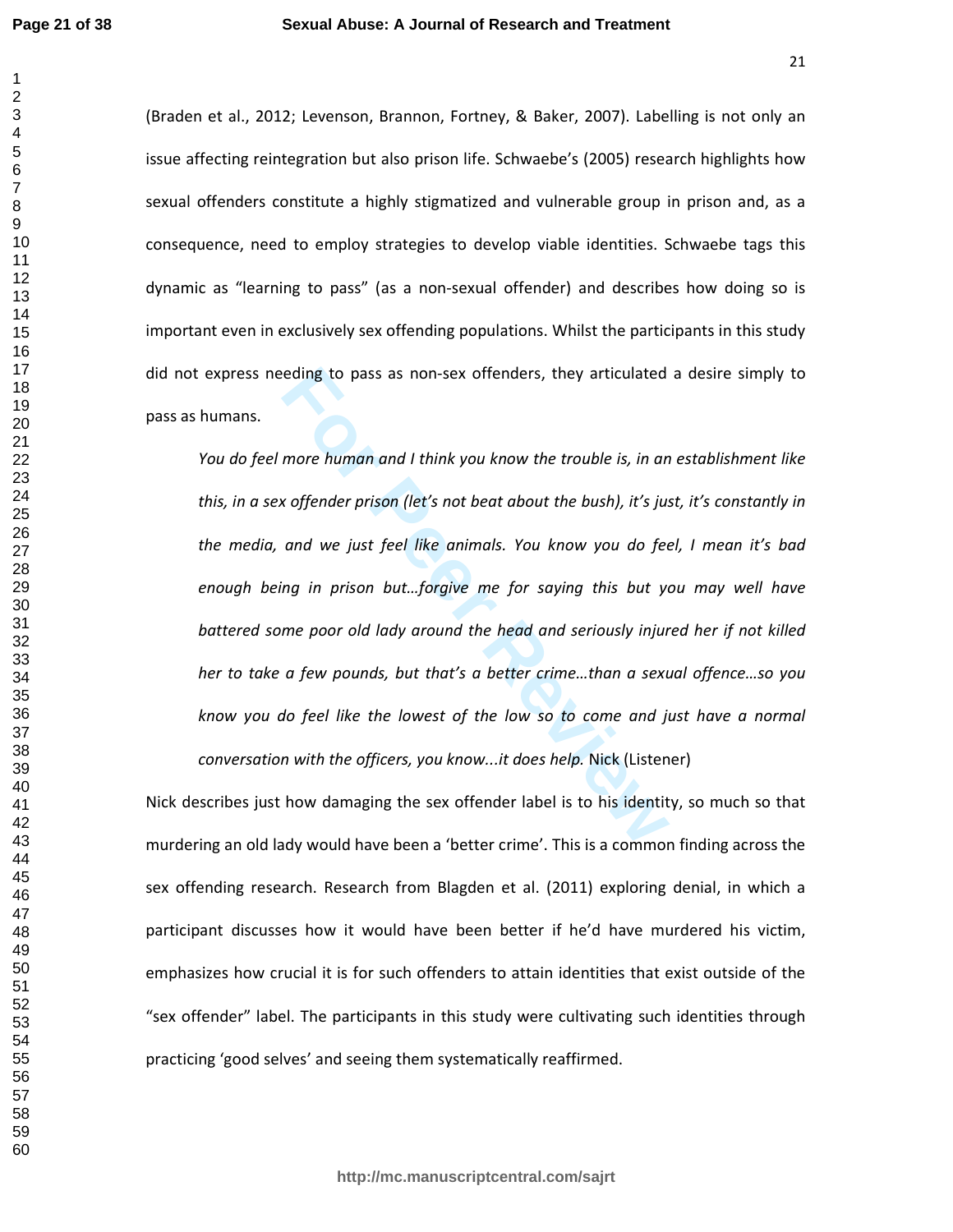$\mathbf{1}$ 

## *Feeling human*

The concept of feeling human in this dataset was very much connected with the experience of self-esteem being boosted. 'Feeling human' appeared to result from participants receiving appraisals from others, developing a sense of achievement, and consequently enhancing their self-esteem. A key factor in feeling human was 'doing good'. In demonstrating positive behaviors and helping others, participants appeared able to enact good selves and feel more human, less 'prisoner'.

*It just brings it back to normality that...you're not a prisoner in a sense, although you are a prisoner…to be able to have that trust, it's something that can only be earned…you don't just get it…but it kinda just makes you feel, "OK, I'm not as much of a prisoner", in a sense…and it just it brings you back to the normality of what it's like outside.* Stewart (Insider)

**Formularity that All more human, less 'prisoner'.**<br> **Formular Standard Standard Standard Weighter Standard Weighter Standard Weighter Standard Weight Weight Weight Weight Weight Weight Weight Weight Weight Weight Weight W** Here, Stewart neatly describes the interplay between earning trust, using the resources available to him via his Insider role, and in-turn feeling human. It is important to Stewart, as it was for all participants, to move away from the isolative label of 'prisoner'. Indeed, the experience of stigma, stereotyping, and restriction of personal freedoms is well represented in the literature on imprisonment (see, for example, Dirkzwager & Kruttschnitt, 2012; Gross, 2008). There is also a body of research that reports on problematic relationships between prisoners and staff. Such relationships have often been typified as conflictual, unconstructive, and defined by power imbalances (Hemmens & Marquart, 2000; Morris et al., 2012). Such experiences can result in prisoners feeling unhuman, and can bring about what has been termed the 'golem effect', via which low expectation in individuals produces low outcomes (Maruna et al., 2009). However, for the peer-support role holders in his study, prisoners seemed to be able to avoid these types of dynamics and move into a much more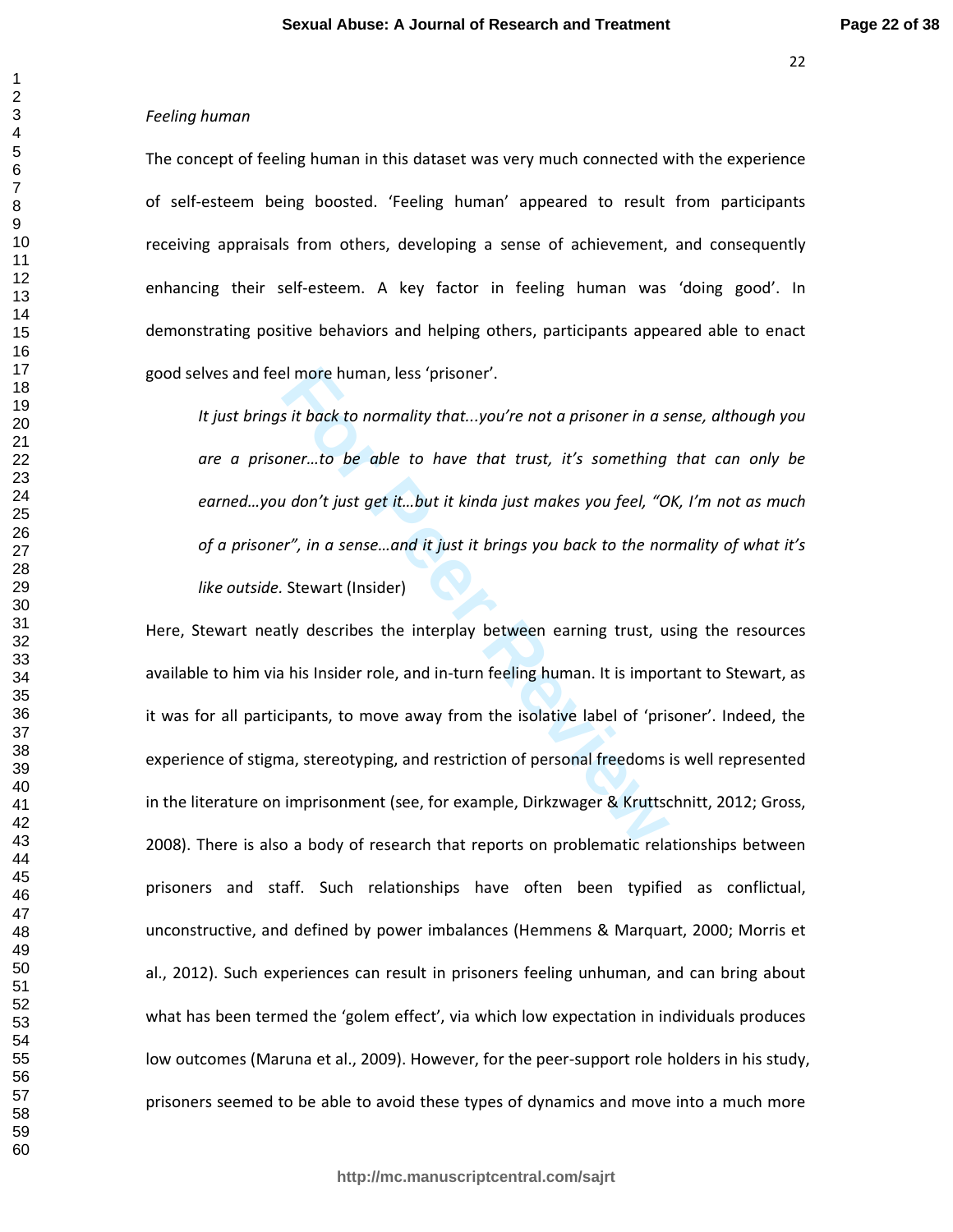constructive environment. Participants attributed this to their ability to 'do good', earn trust with prison officers, and gradually return to a state of 'normality'.

*It's quite an honor in a sense…it's nice. Erm, I've been here nearly 4.5 years now so, I'm not one of the longest here but I'm kinda getting towards that…and I know a lot of the staff, and a lot of the staff know me…and I get on with most of them, so to be part of the Insiders scheme, especially being a coordinator, means that I can go round and see the other Insiders…it's kind of a nice feeling.* Stewart (Insider)

**For Peer Review** A broad body of literature highlights the importance of prisoners being able to distance themselves from simply being a prisoner, as it enables them to build hope and strengthens their ability to change (Vaughan, 2007; Maruna et al., 2009; Perrin & Blagden, 2014). Within this process, 'doing good' was fundamental for all participants. There are treatment implications here. More and more research emphasizes the importance of prisoners, especially those who have sexually offended, *doing* change and actually demonstrating the prosocial behaviors they learn about within treatment programs (Langton & Worling, 2015; Fox, 2016). Upholding a peer-support role represents an opportunity for offenders to show desistance. For example, changes in callousness, a risk factor which has been repeatedly associated with sexual offending, might be monitored through someone's involvement in a voluntary peer-support role. Callousness is characterized by a lack of concern for others, selfishness, and poor empathy (Mann, Hanson, & Thornton, 2010). The participants in this study were repeatedly demonstrating behaviors opposing callousness and were receiving great satisfaction from doing so.

*Most importantly it's making me feel better about myself, making me know that I am a good person deep down even though I've made mistakes. Erm…that I still have a life, I can still make choices, whereas if you're not doing something you…your choices*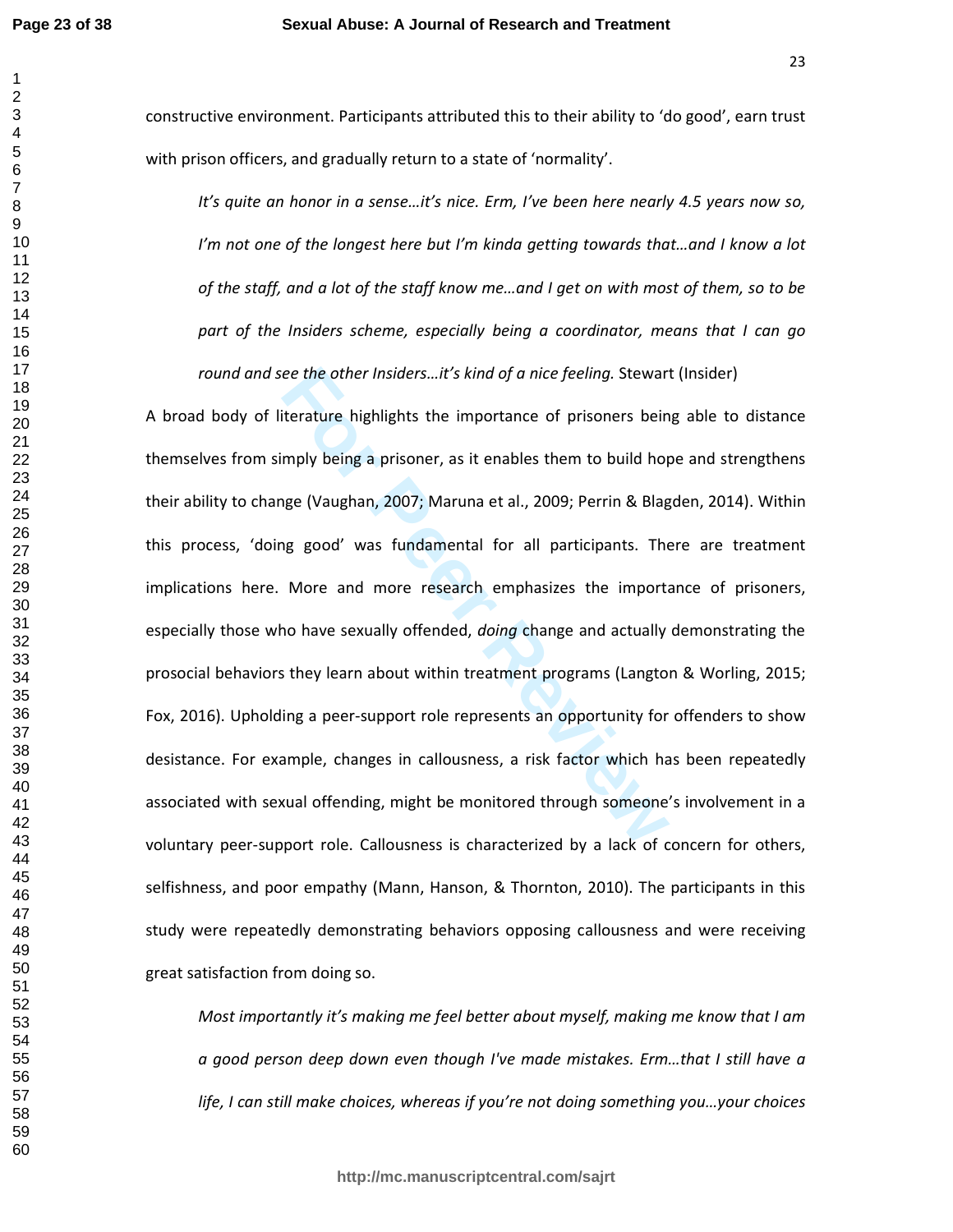*dictate you all the time where as if you go that extra mile and do that something independent form the prison regime and it's for the good you still get that, you've still got part of your independence there…I do that for Shannon Trust, you do work out how you're gonna approach every single reader at every single lesson and so you are making decisions which normally are took off you…so for me I think that I benefit mostly from that, that I still feel that I'm still human being. It's one of those sort of positions where you take away your prison number.* Jamie (Shannon Trust)

here you take away your prison number. Jamie (Shanno<br>
spants spoke of experiencing negative labels prior t<br>
s and how this changed as a product of their role<br>
e has been able to maintain an identity as a human b<br>
make choi All prisoner participants spoke of experiencing negative labels prior to becoming peersupport volunteers and how this changed as a product of their roles. Jamie's extract illuminates how he has been able to maintain an identity as a human being, and how can still 'have a life', 'make choices', and be autonomous. Self-determination theory (Ryan & Deci, 2000) argues that humans intrinsically set out to achieve autonomy, connectedness, and mastery and are designed to have an impact on the environment around them, rather than simply exist within it. These basic needs are to be fulfilled for psychological wellbeing, and all of the participants in this study appeared to be satisfied in this regard.

### **Summary and implications**

This research set out with the aim of generating a phenomenological understanding of how prison peer-support volunteers feel about their roles. Refreshingly, participants from three differing peer-support schemes described their experiences in very positive terms, and appeared to be having innermost realizations via their work. As well as cultivating constructive relationships with prison staff and other prisoners, enjoying personal growth from 'doing good', honing positive skills, and keeping busy, participants were also able to have a more positive experience of prison because of their roles. This experience was a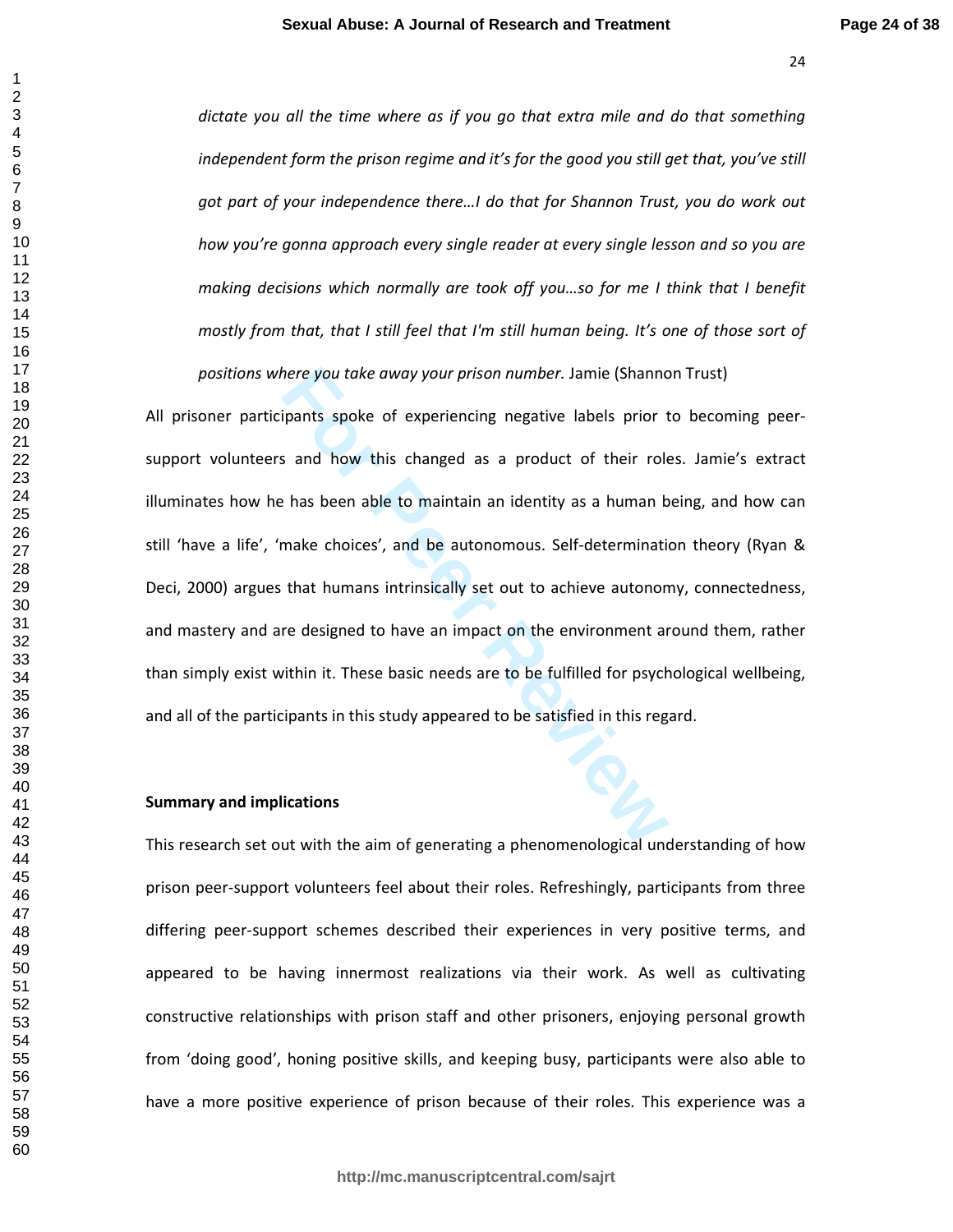product of meaning making, positivity gathering, and the avoidance of harmful labels and destructive stigma. All of these benefits appeared to protect participants against the negativity associated with imprisonment, and enable them to serve their sentences constructively. As such, this study reiterates research findings that suggest the implications of peer-support in prisons go beyond basic peer to peer helping (see, for example, Davies, 1994; Boothby, 2011; Perrin & Blagden, 2014).

participants were able to carve out meaningful and p<br>
pich they could feel autonomous, independent, and r<br>
trating prosocial behaviors within their roles, many o<br>
ddressing risk and developing protective factors. This<br>
y, Ultimately, participants were able to carve out meaningful and purposeful roles for themselves, via which they could feel autonomous, independent, and more human. They were also demonstrating prosocial behaviors within their roles, many of which have been associated with addressing risk and developing protective factors. This was an important finding in this study, and has some implications in terms of sexual offender treatment. Of the "psychologically meaningful" risk and protective factors discussed by Mann, Hanson, and Thornton (2010 p.199-203), poor problem solving, resistance to rules and supervision, grievance / hostile thinking, dysfunctional coping, low self-esteem, and loneliness were identified as empirically-supported risk factors, especially for sexual offenders. Additionally, there have been calls to provide opportunities for such offenders to "do desistance" (Thornton, 2013) and demonstrate effective risk management methods (Olver & Wong, 2013; Davey, Day, & Balfour, 2015). The peer-support volunteers within this sample appeared to be addressing risk through the enactment of prosocial selves characterized by better coping, effective emotional regulation, empathy, mutual helping, and active citizenship. On these grounds, future research might explore the clinical utility of peersupport roles in the context of sexual offender treatment.

A further implication relates to through the gate initiatives and the potential impact peer-support involvement might have on released ex-prisoners. Many participants in this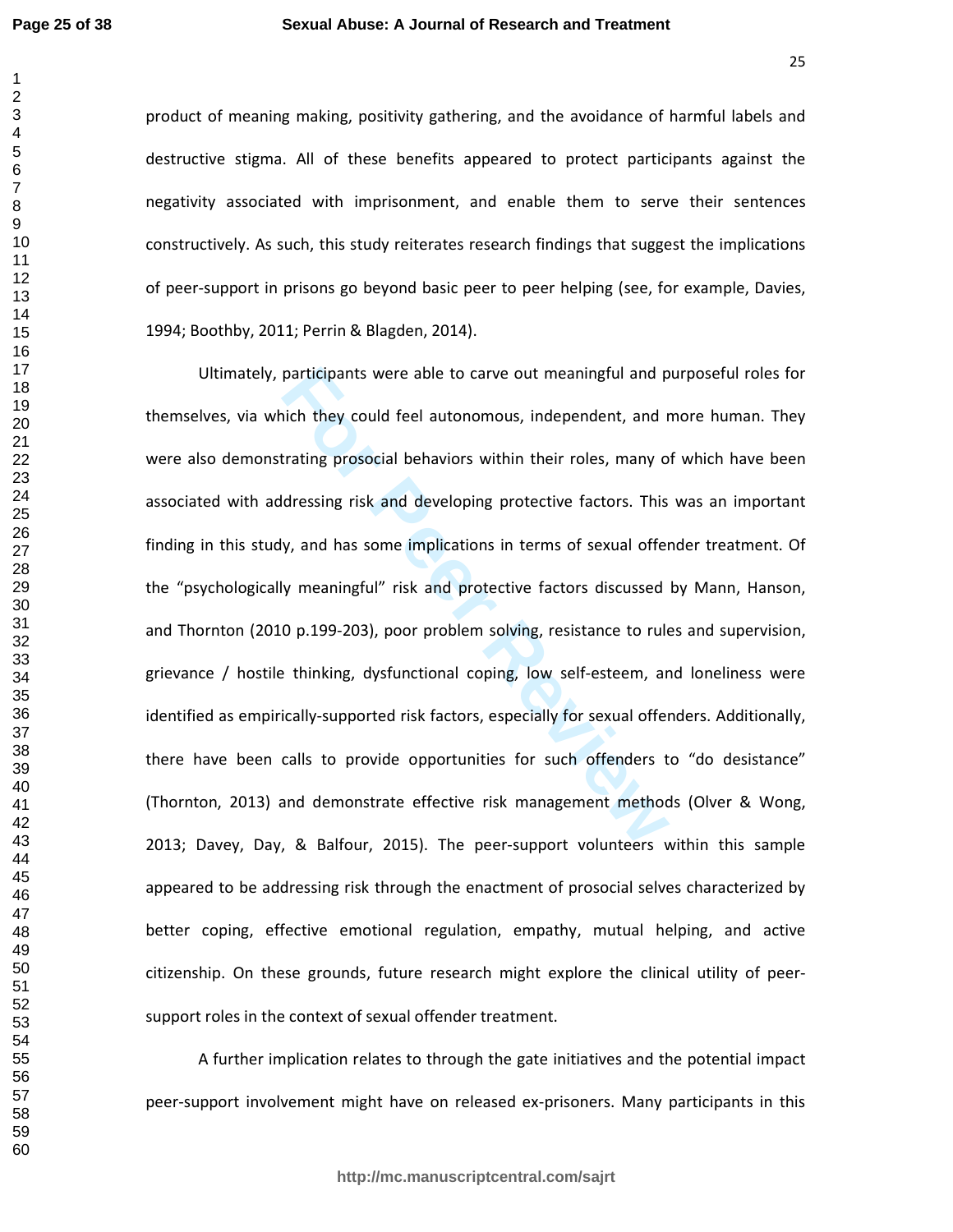rex-offenders commonly express a desire to utilise the unit and desistance to help others. The authors draption that a desisting ex-offender may "adopt a legitimate and tembraces one's deviant history" (p.220). Maruna can study spoke enthusiastically about wishing to remain involved in volunteer work upon release, and wanting to continue to 'make a difference'. Participants wanted the prosocial and positive self-identities they had cultivated within their roles to survive on the outside. These narratives were encouraging and represent an opportunity for reintegration professionals to help such ex-prisoners galvanise their desistance journeys. In exploring the notion of the "professional ex-" or "wounded healer", LeBel, Richie, and Maruna (2015, p.109), discuss how ex-offenders commonly express a desire to utilise their experiences of criminality, imprisonment, and desistance to help others. The authors draw on the assertion from Brown (1991) that a desisting ex-offender may "adopt a legitimate career premised upon an identity that embraces one's deviant history" (p.220). Maruna (2001) argues that this phenomenon can energize desistance narratives, given that they often involve a reshaping of delinquent histories into a source of wisdom that can be utilized through "wounded healer" (involving using personal experience of trauma to help others) type roles. As LeBel, Richie, and Maruna (2015) conclude, helping others appears to have adaptive consequences for prisoners and ex-prisoners, and on these grounds an argument can be made for increasing opportunities for reintegrating ex-offenders to engage in roles characterized by reciprocal helping. Policies relating to the limitations placed on those holding criminal records could be modified accordingly.

Whilst there are possible selection bias and generalizability issues here, with motivated and able individuals perhaps being more likely to be employed as wounded healers, the utility of peer-support or wounded healer roles warrants further investigation. As it stands presently though, this research furthers existing understandings of how change can occur through peer-support schemes. Such schemes appear undoubtedly to have a positive impact in terms of sexual offenders' views of themselves, their experiences of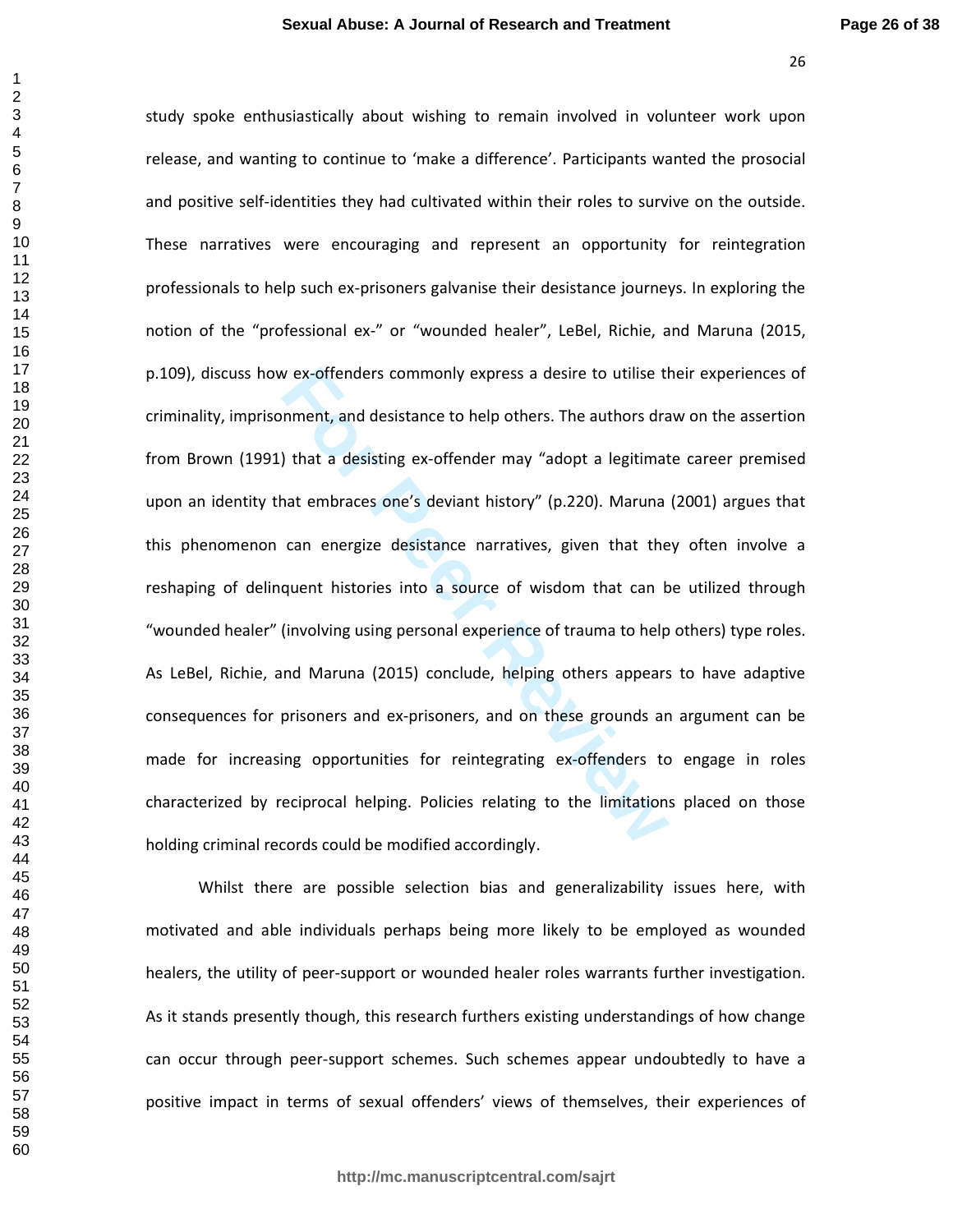prison, and their projections of life beyond prison. Whilst this study does not claim that peer-support roles might reduce reoffending, it is argued that such roles can encourage movements towards desistance by enabling sexual offenders to develop better images of themselves, obtain basic human needs, and to not become 'institutionalized' or consumed by harmful labels. Although there remains a gap in knowledge regarding the relationship between positive roles in prison and reoffending, this study represents a stepping stone towards a greater understanding of peer-support in prison.

### **References**

- Armstrong, D., Gosling, A., Weinman, J., & Marteau, T. (1997). The place of inter-rater reliability in qualitative research: an empirical study. *Sociology, 31*, 597-606. DOI: 10.1177/0038038597031003015
- Inderstanding of peer-support in prison.<br> **Formally A., Weinman, J., & Marteau, T. (1997).** The p<br> **Formally increaded as a superior of the p**<br> **Formally increaded as SUPS 10.1037/hologity**<br> **Formally increaded and honon J** Bean, K. F., Shafer, M. S., & Glennon, M. (2013). The impact of housing first and peersupport on people who are medically vulnerable and homeless. *Psychiatric Rehabilitation Journal, 36*, 48-50. DOI: 10.1037/h0094748
- Blagden, N., & Perrin, C. (2016). 'Relax lads, you're in safe hands here': Experiences of a sexual offender treatment prison. In C. Reeves (Ed.), *Experiencing Prison* (pp. 27-45). Routledge
- Blagden, N., Winder, B., & Hames, C. (2014). "They Treat Us Like Human Beings"— Experiencing a Therapeutic Sex Offenders Prison Impact on Prisoners and Staff and Implications for Treatment*. International journal of offender therapy and comparative criminology, 43*, 103-119. DOI: 0306624X14553227
- Blagden, N. J., Winder, B., Thorne, K., & Gregson, M. (2011). 'No-one in the world would ever wanna speak to me again': an interpretative phenomenological analysis into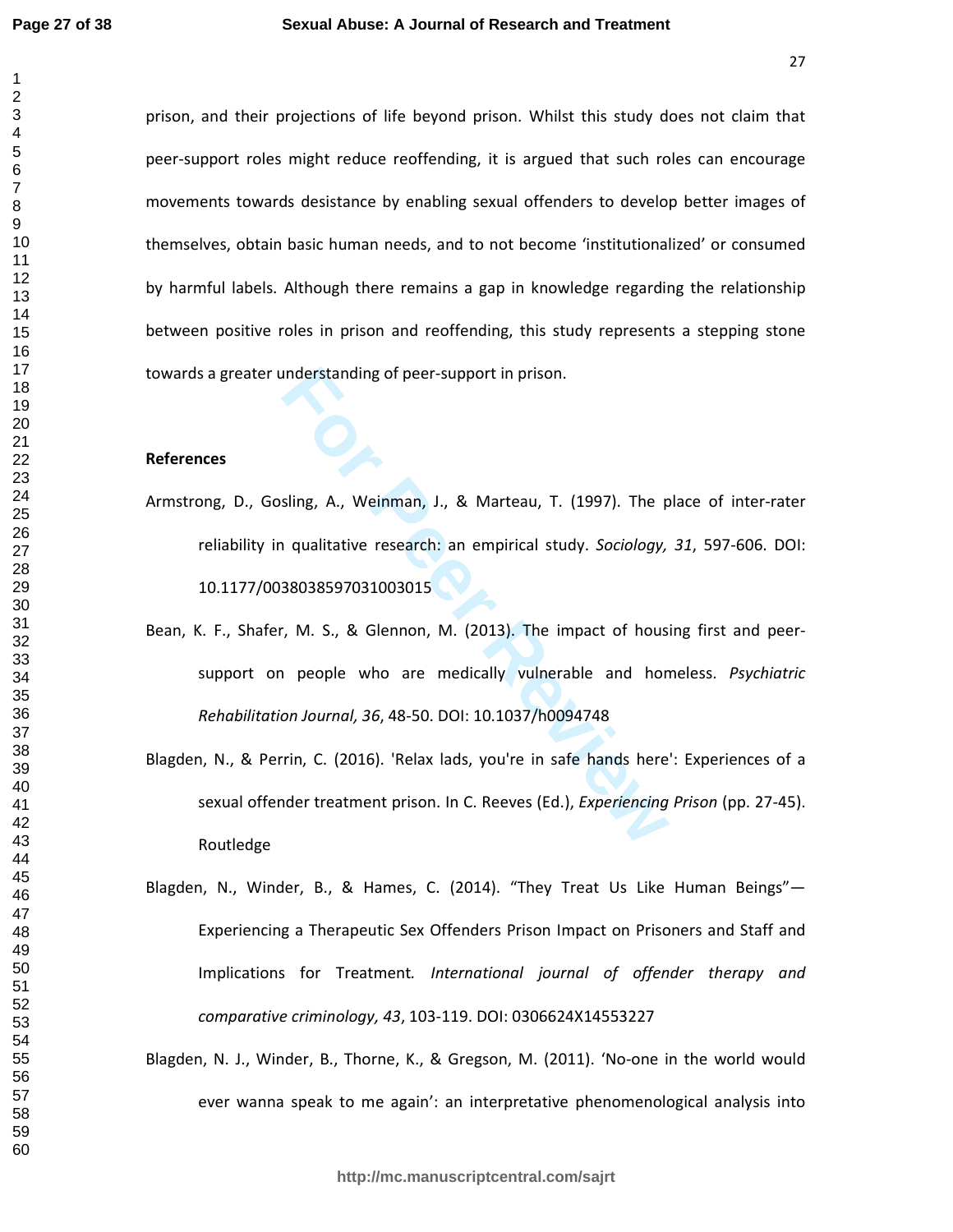convicted sexual offenders' accounts and experiences of maintaining and leaving denial*. Psychology, Crime & Law, 17*, 563-585. DOI: 10.1080/10683160903397532

- Boothby, M. (2011). Insiders' views of their role: Toward their training. *Canadian Journal of Criminology and Criminal Justice, 53*, 424-448. DOI: 10.3138/cjccj.53.4.424
- Braden, M., Göbbels, S., Willis, G. M., Ward, T., Costeletos, M., & Mollica, J. (2012). Creating social capital and reducing harm: Corrections Victoria support and awareness groups. *Sexual Abuse in Australia and New Zealand, 4*, 36-42
- Braun, V., & Clarke, V. (2006). Using thematic analysis in psychology. *Qualitative Research in Psychology, 3*, 77-101. DOI: 10.1191/1478088706qp063oa
- Brown, J. D. (1991). The professional ex-: An alternative for exiting the deviant career. *Sociological Quarterly, 32*, 219-230. DOI: 10.1111/j.1533-8525.1991.tb00354.x
- ie in Australia and New Zealand, 4, 36-42<br> **For Peer Comptet Community** in psychology. Quand, 7.77-101. DOI: 10.1191/1478088706qp063oa<br> **For Peer Reviews** 1. An alternative for exiting the professional ex-: An alternative Carpentier, C., Royuela, L., Noor, A., & Hedrich, D. (2012). Ten years of monitoring illicit drug use in prison populations in Europe: Issues and challenges. *Howard Journal of Criminal Justice, 51*, 37–66. DOI: 10.1111/j.1468-2311.2011.00677.x
- Cullen, F. T., Jonson, C. L., & Nagin, D. S. (2011). Prisons Do Not Reduce Recidivism The High Cost of Ignoring Science. *The Prison Journal, 91*, 48S-65S. DOI: 10.1177/0032885511415224
- Davey, L., Day, A., & Balfour, M. (2015). Performing Desistance How Might Theories of Desistance From Crime Help Us Understand the Possibilities of Prison Theatre?. *International journal of offender therapy and comparative criminology, 59*, 798-809. DOI: 10.1177/0306624X14529728
- Davies, B. (1994). The Swansea Listener Scheme: Views from the prison landings. *The Howard Journal, 33*, 125-136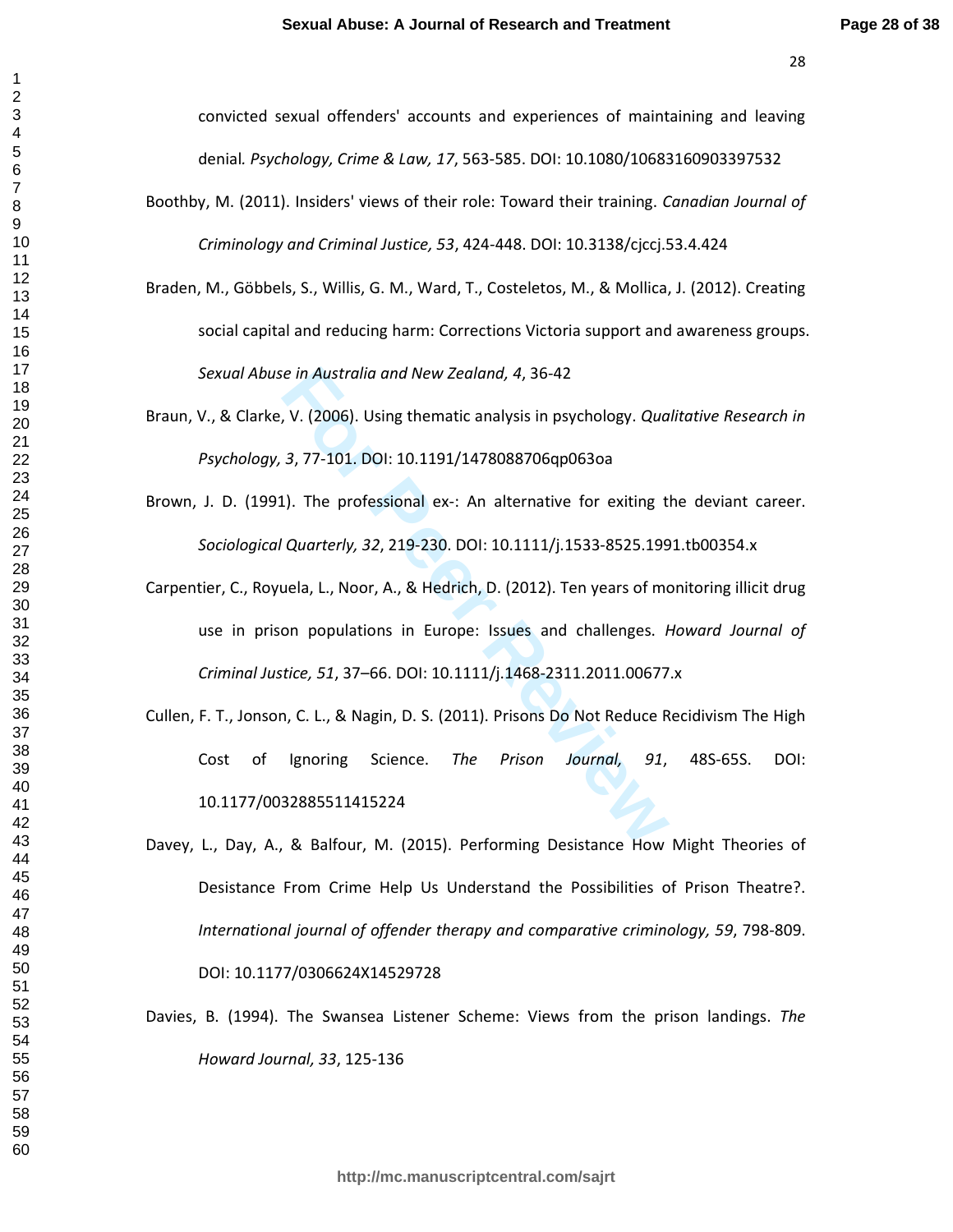- Devilly, G. J., Sorbello, L., Eccleston, L., & Ward, T. (2005). Prison-based peer-education schemes. *Aggression And Violent Behavior, 10*, 219-240. DOI: 10.1016/j.avb.2003.12.001
- de Vries Robbé, M., Mann, R. E., Maruna, S., & Thornton, D. (2015). An exploration of protective factors supporting desistance from sexual offending. *Sexual abuse: a journal of research and treatment, 27*, 16-33. DOI: 10.1177/1079063214547582
- Dhami, M. K., Ayton, P., & Loewenstein, G. (2007). *Adaptation to Imprisonment. Criminal Justice & Behavior, 34*, 1085-1100. DOI: 10.1177/0093854807302002
- on, P., & Loewenstein, G. (2007). *Adaptation to Impr.*<br> *Formation, 34, 1085-1100. DOI: 10.1177/00938548073020*<br> *Revittschnitt, C. (2012). Prisoners' perceptions of cc*<br> **English and Dutch prisons.** *Journal of Criminal* Dirkzwager, A. J., & Kruttschnitt, C. (2012). Prisoners' perceptions of correctional officers' behavior in English and Dutch prisons. *Journal of Criminal Justice, 40*, 404-412. DOI: 10.1016/j.jcrimjus.2012.06.004
- Dye, M. (2010). Deprivation, importation, and prison suicide: Combined effects of institutional conditions and inmate composition. *Journal of Criminal Justice, 38*, 796- 806. DOI: 10.1016/j.jcrimjus.2010.05.007
- Eatough, V., & Smith, J. (2006). 'I was like a wild wild person': Understanding feelings of anger using interpretative phenomenological analysis. *British Journal of Psychology,*  , 483–498. DOI: 10.1348/000712606X97831
- Farmer, M., Beech, A. R., & Ward, T. (2011). Assessing desistance in child molesters: A qualitative analysis. *Journal of interpersonal violence, 25*, 930-950. DOI: 10.1177/0886260511423255
- Field, R. J., & Schuldberg, D. (2011). Social-support moderated stress: A nonlinear dynamical model and the stress-buffering hypothesis. *Nonlinear Dynamics, Psychology, And Life Sciences, 15*, 53-85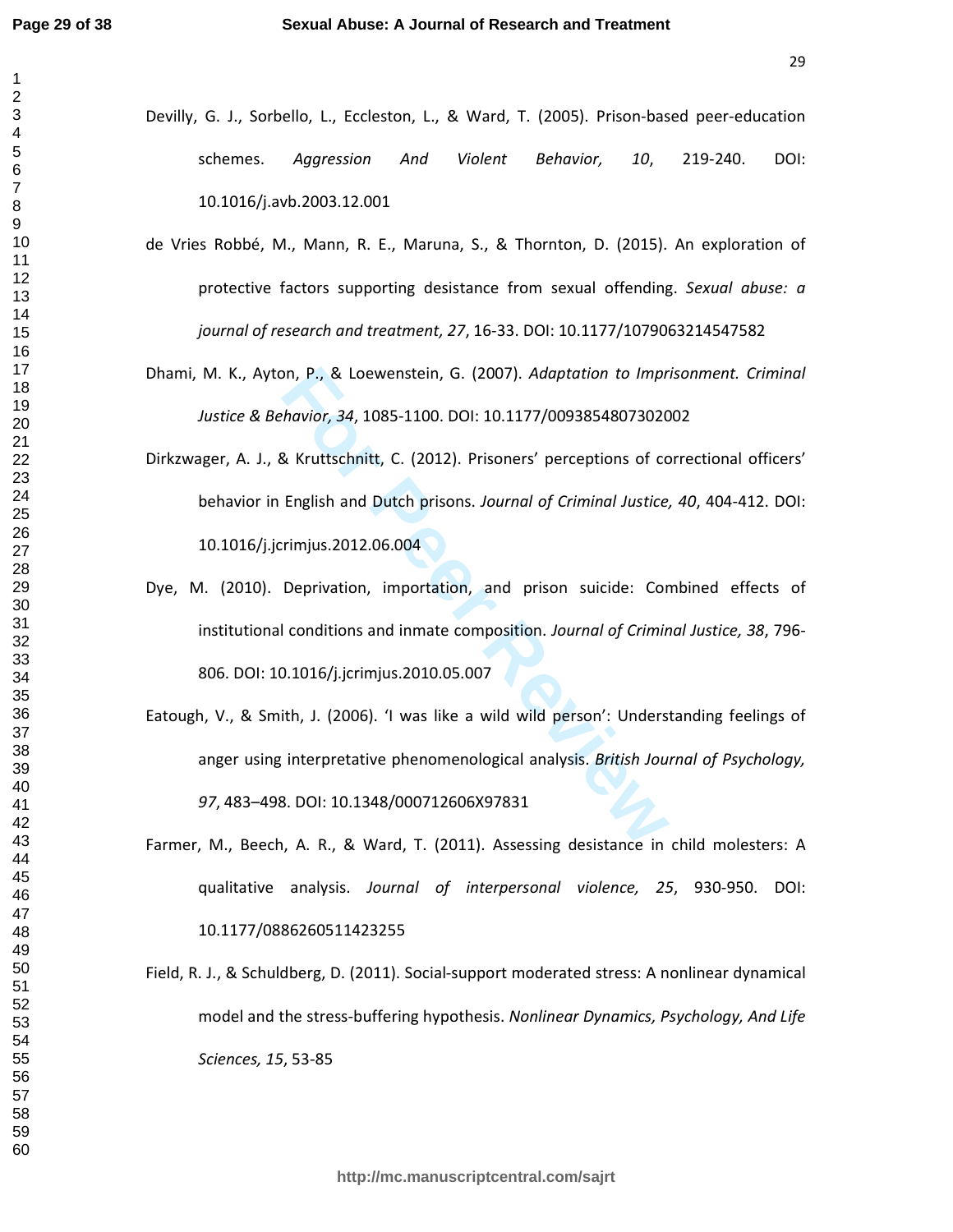$\mathbf{1}$ 

- Fleisher, M. S., & Decker, S. H. (2001). An overview of the challenge of prison gangs. *Corrections Management Quarterly, 5*, 1–9
- Foster, J., & Magee, H. (2011). PEER-SUPPORT IN PRISON HEALTH CARE. An investigation into the Listening Scheme in one adult male prison. *Samaritans*. Retrieved July 25, 2012, from

http://www.samaritans.org/pdf/The%20role%20of%20Listeners%20in%20an%20adu lt%20male%20prison.pdf

- Fox, K. J. (2016). Civic commitment: Promoting desistance through community integration. *Punishment & Society, 18*, 68-94. DOI: 10.1177/1462474515623102
- Gecas, V., & Schwalbe, M.L. (1983). Beyond the looking glass self: Social structure and efficacy-based self-esteem. *Social Psychology Quarterly, 46*, 77-88
- Göbbels, S., Ward, T., & Willis, G. M. (2012). An integrative theory of desistance from sex offending. *Aggression and Violent Behavior, 17*, 453-462. DOI: S1359178912000651
- Gross, B. (2008). Prison violence: Does brutality come with the badge? *The Forensic Examiner, 17,* 21–27
- Example 120 in the mattem of the tasks and the commitment: Promoting desistance through commit as Society, 18, 68-94. DOI: 10.1177/146247451562310<br>
For Peer Review, 18, 68-94. DOI: 10.1177/146247451562310<br>
For Peer Review, Friestad, C. (2012). Making sense, making good, or making meaning? Cognitive distortions as targets of change in offender treatment. *International journal of offender therapy and comparative criminology, 56*, 465-482. DOI: 10.1177/0306624X11402945
- Hanson, R. K., Bourgon, G., Helmus, L., & Hodgson, S. (2009). The principles of effective correctional treatment also apply to sexual offenders a meta-analysis. *Criminal justice and behavior, 36*, 865-891. DOI: 10.1177/0093854809338545
- Hanson, R. K., Gordon, A., Harris, A. J., Marques, J. K., Murphy, W., Quinsey, V. L., & Seto, M. C. (2002). First report of the collaborative outcome data project on the effectiveness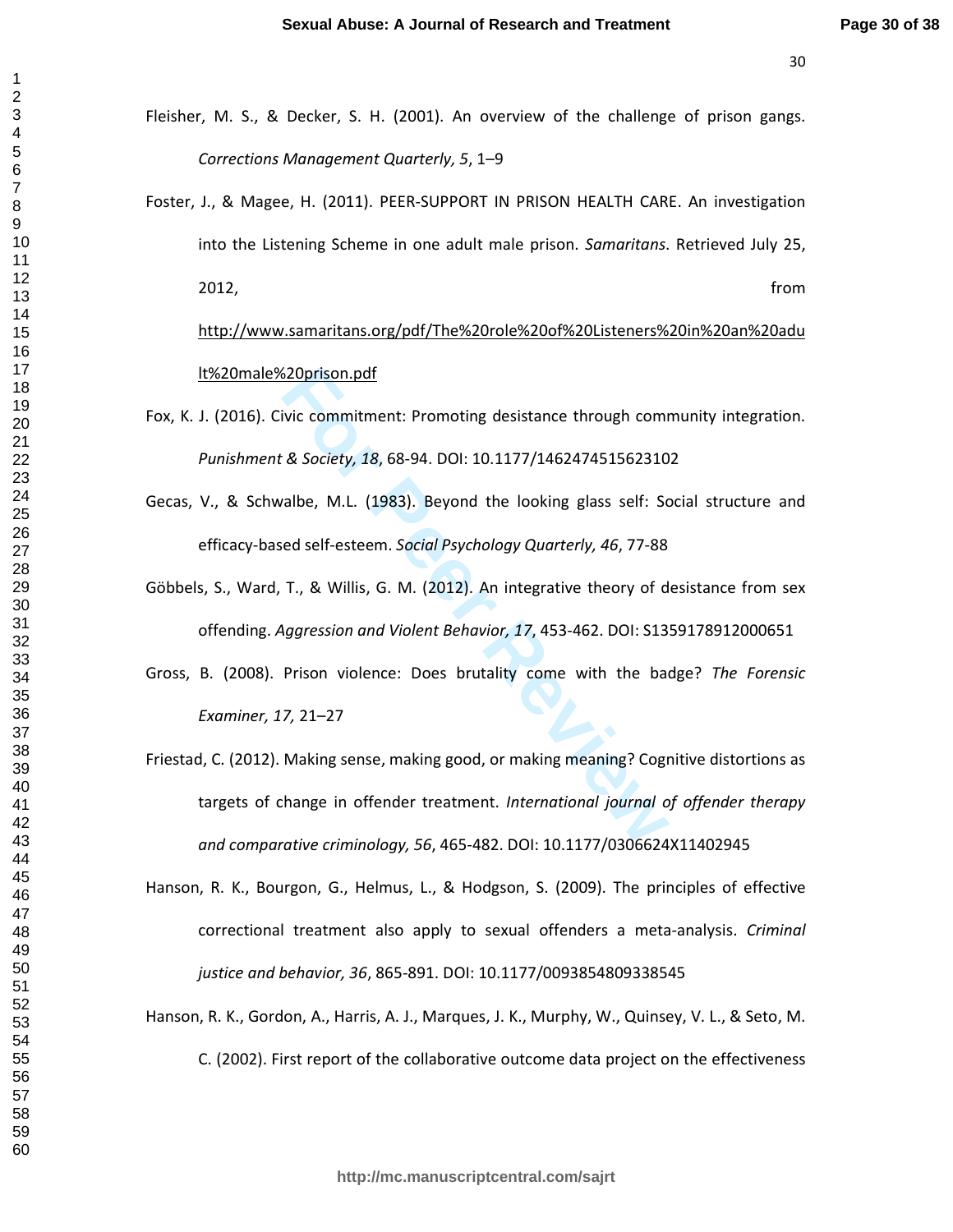$\mathbf{1}$  $\overline{2}$  $\overline{\mathbf{4}}$  $\overline{7}$ 

| of psychological treatment for sex offenders. Sexual Abuse: A journal of research and            |
|--------------------------------------------------------------------------------------------------|
| treatment, 14, 169-194.                                                                          |
| Harris, D. A. (2014). Desistance from sexual offending: Findings from 21 life history            |
| Journal<br>interpersonal<br>violence,<br>DOI:<br>narratives.<br>of<br>29,<br>1554-1578.          |
| 0886260513511532                                                                                 |
| Hemmens, C., & Marquart, J. W. (2000). Friend or foe? Race, age, and inmate perceptions of       |
| inmate-staff relations. Journal of Criminal Justice, 28, 297-312.                                |
| Herbert, N., & Garnier, E. (2008). Prisons with a purpose: Our Sentencing & Rehabilitation       |
| Revolution to Break the Cycle of Crime. Security Agenda, Policy Green Paper No. 4, 1-            |
| 113.                                                                                             |
| Hudson, K. (2013). Offending identities. Routledge. Chicago                                      |
| Jaffe, M. (2011). A Listener Lives Here: The Development of Samaritans' Prison Listener          |
| Scheme.<br>Samaritans.<br>Retrieved<br>2012,<br>from<br>July<br>25,                              |
| http://www.samaritans.org/pdf/listener_scheme_12pp_web.pdf                                       |
| Langton, C. M., & Worling, J. R. (2015). Introduction to the special issue on factors positively |
| associated with desistance for adolescents and adults who have sexually offended.                |
| Sexual abuse: a journal of research and treatment, 1-13. DOI: 1079063214568423                   |
| Larkin, M., Watts, S., & Clifton, E. (2006). Giving voice and making sense in interpretative     |
| phenomenological analysis. Qualitative research in psychology, 3, 102-120. DOI:                  |
| 10.1191/1478088706qp062oa                                                                        |
| Laub, J. H., & Sampson, R. J. (2001). Understanding desistance from crime. Crime and Justice,    |
| 28, 1-69. DOI: 0192-3234/2001/0028-0001                                                          |
|                                                                                                  |
|                                                                                                  |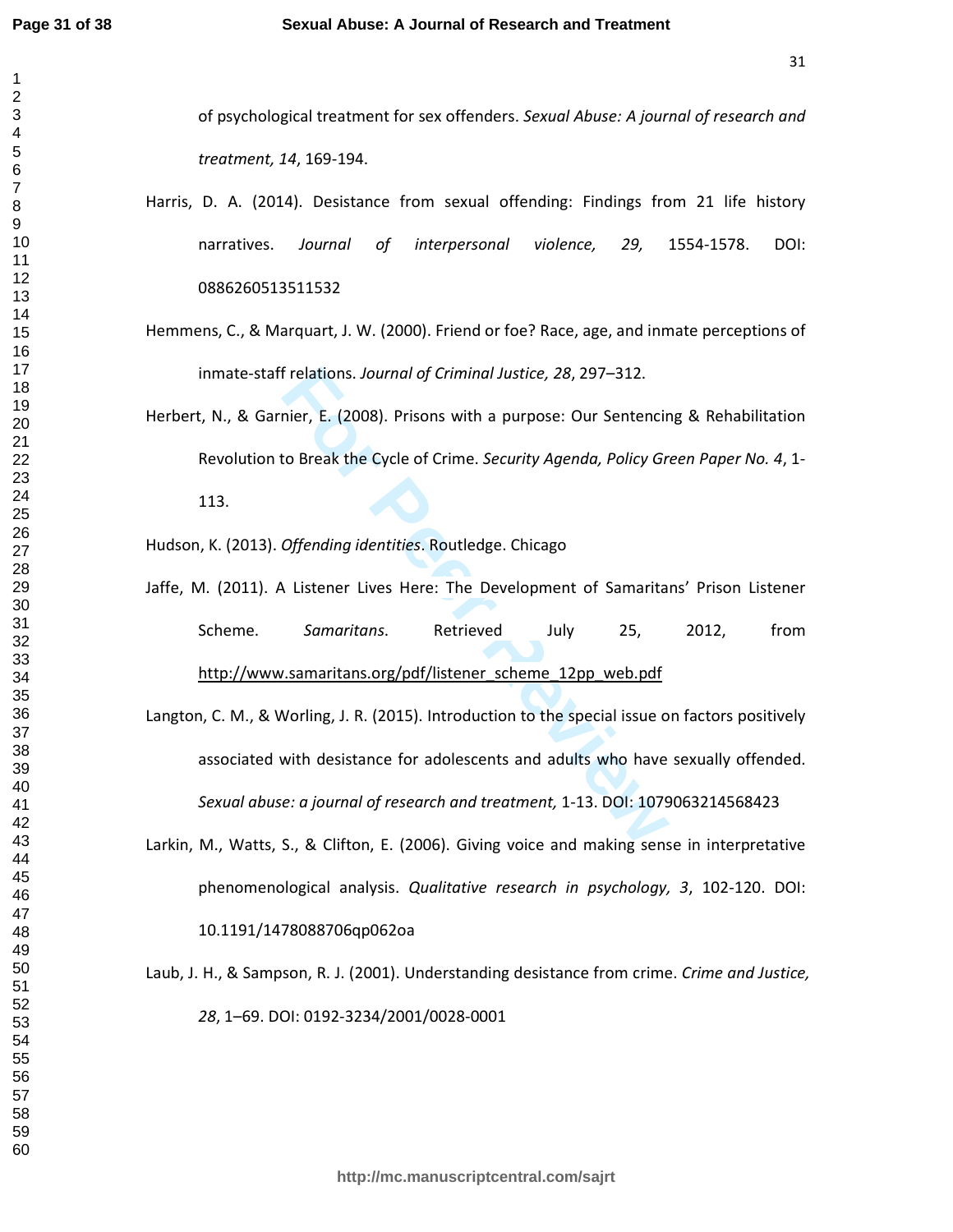$\mathbf{1}$ 

- LeBel, T. P., Burnett, R., Maruna, S., & Bushway, S. (2008). The 'chicken and egg' of subjective and social factors in desistance from crime. *European Journal of Criminology, 5*, 131-159. DOI: 10.1177/1477370807087640
- LeBel, T. P., Richie, M., & Maruna, S. (2015). Helping Others as a Response to Reconcile a Criminal Past The Role of the Wounded Healer in Prisoner Reentry Programs. *Criminal justice and behavior, 42*, 108-120. DOI: 10.1177/0093854814550029
- Cotter, L. P. (2005). The impact of sex offender resirved manager or one step from absurd?. *International J*<br>
and Comparative Criminology, 49,<br>
06624X04271304<br>
mnon, Y. N., Fortney, T., & Baker, J. (2007). Public per<br>
nd Levenson, J. S., & Cotter, L. P. (2005). The impact of sex offender residence restrictions: 1,000 feet from danger or one step from absurd?. *International Journal of Offender Therapy and Comparative Criminology, 49*, 168-178. DOI: 10.1177/0306624X04271304
- Levenson, J. S., Brannon, Y. N., Fortney, T., & Baker, J. (2007). Public perceptions about sex offenders and community protection policies. *Analyses of Social Issues and Public Policy, 7*, 137-161. DOI: 10.1111/j.1530-2415.2007.00119.x
- Liebling, A., with Arnold, H. (2004). *Prisons and their moral performance: A study of values, quality and prison life.* Oxford: Clarendon Studies in Criminology, Oxford University Press
- Lösel, F., & Schmucker, M. (2005). The effectiveness of treatment for sexual offenders: A comprehensive meta-analysis. *Journal of Experimental Criminology, 1*, 117-146. DOI: 10.1007/s11292-004-6466-7
- Mann, R. E., Hanson, R. K., & Thornton, D. (2010). Assessing risk for sexual recidivism: Some proposals on the nature of psychologically meaningful risk factors. *Sexual Abuse: A Journal of Research and Treatment, 22*, 191-217. DOI: 10.1177/1079063210366039
- Markus, H., & Nurius, P. (1986). Possible selves. *American psychologist, 41*, 954. DOI:

10.1037/0003-066X.41.9.954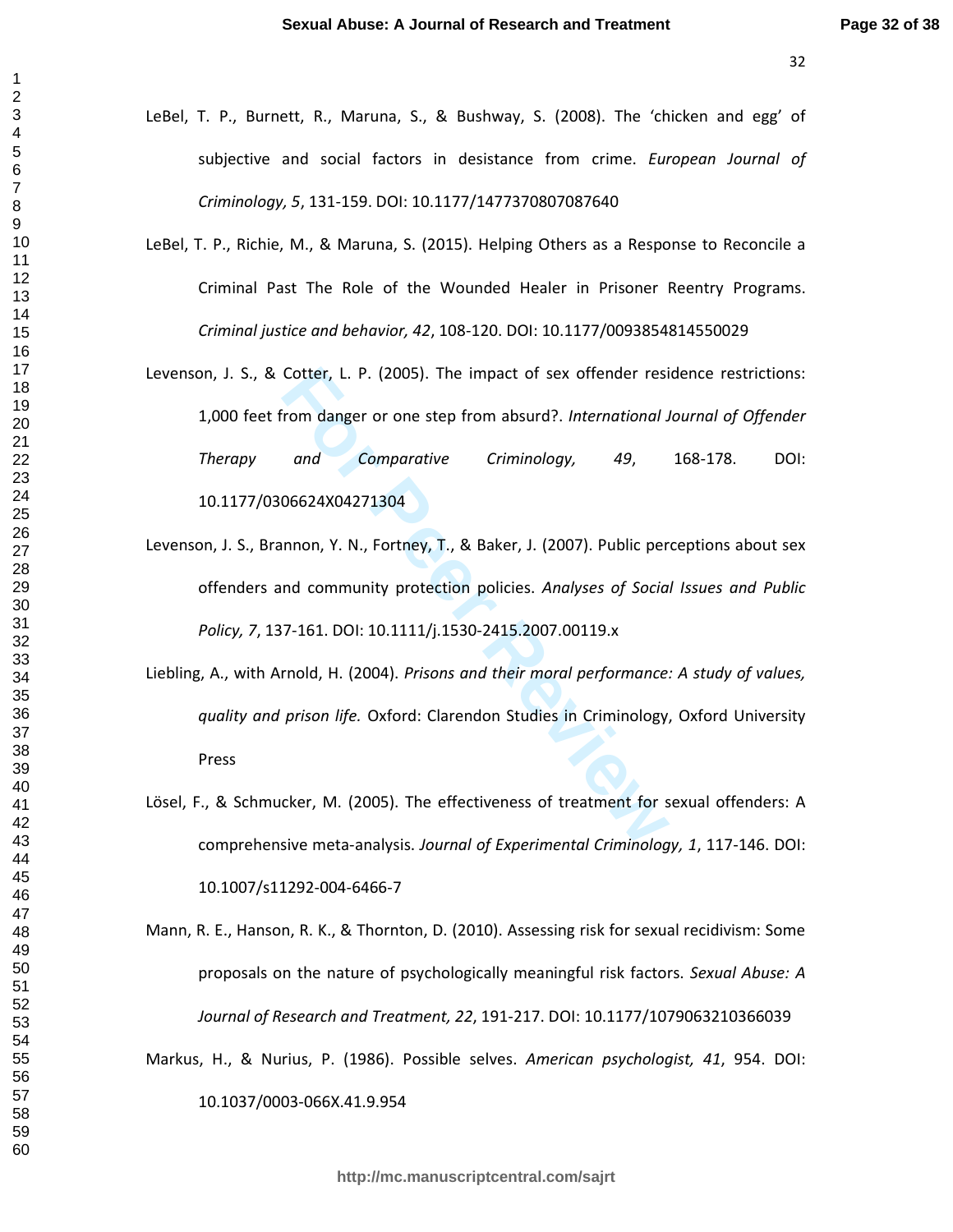- Maruna, S. (2001). *Making good: How ex-convicts reform and rebuild their lives.* Washington, DC: American Psychological Association
- Maruna, S., LeBel, T., Naples, M., & Mitchell, N. (2009). Looking-glass identity transformation: Pygmalion and Golem in the rehabilitation process. In B. Veysey, J. Christian, & D. J. Martinez (Eds.), *How offenders transform their lives* (pp. 30-55). Cullompton, UK: Willan.
- McAdams, D. P. (2006). The role of narrative in personality psychology today. *Narrative Inquiry, 16*, 11-18. DOI: 10.1075/ni.16.1.04mca
- McAdams, D. P. (2013). *The redemptive self: Stories Americans live by-revised and expanded edition.* Oxford University Press
- McCulloch, T. (2005). Probation, social context and desistance: Retracing the relationship. *Probation Journal, 52*, 8-22. DOI: 10.1177/0264550505050623
- Meek, R. (2007). The parenting possible selves of young fathers in prison. *Psychology, Crime & Law, 13*, 371-382. DOI: 10.1080/10683160601060614
- 2006). The role of narrative in personality psycholog<br>
11-18. DOI: 10.1075/ni.16.1.04mca<br>
113). The redemptive self: Stories Americans live by-rev<br>
ord University Press<br>
5). Probation, social context and desistance: Retrac Morris, R. G., Carriaga, M. L., Diamond, B., Piquero, N., & Piquero, A. R. (2012). Does prison strain lead to prison misbehavior? An application of general strain theory to inmate misconduct. *Journal of Criminal Justice, 40*, 194–201. DOI: 10.1016/j.jcrimjus.2011.12.001
- Olver, M. E., & Wong, S. C. (2013). Treatment programs for high risk sexual offenders: Program and offender characteristics, attrition, treatment change and recidivism. *Aggression and Violent Behavior, 18*, 579-591. DOI: 10.1016/j.avb.2013.06.002
- Parkin, S., & McKeganey, N. (2000). The rise and rise of peer education approaches. *Drugs: Education, Prevention Policy, 7*, 293-310. DOI: 10.1080/09687630050109961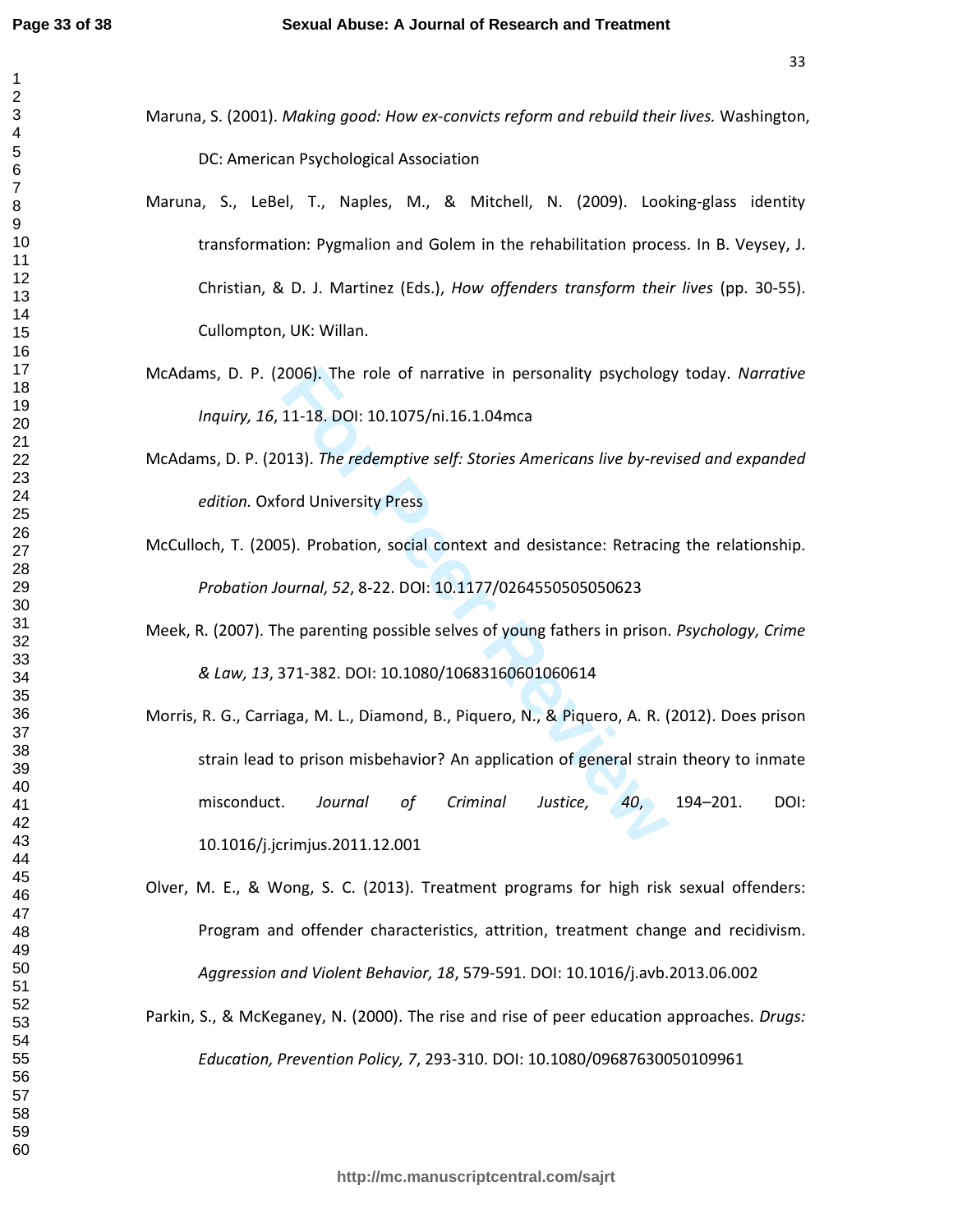$\mathbf{1}$ 

- Perrin, C., & Blagden, N. (2014). Accumulating meaning, purpose and opportunities to change 'drip by drip': the impact of being a listener in prison. *Psychology, Crime & Law, 20*, 902-920. DOI: 10.1080/1068316X.2014.888429
- Perrin, C., & Blagden, N. (2016). Movements towards desistance via peer-support roles in prison. In L. Abrams., E. Hughes., M. Inderbitzin., & R. Meek (Eds.), *The Voluntary Sector in Prisons: Encouraging Personal and Institutional Change (Palgrave Studies in Prisons and Penology)* (pp.99-128). Palgrave Macmillan
- Penology) (pp.99-128). Palgrave Macmillan<br>
rdsay, M. (2011). Prison to society: A mixed methods<br>
r.v. International Journal of Offender Therapy<br>
1, 55, 136-154. DOI: 10.1177/0306624X09350212<br>
5. (2009). 'I got a quick tong Phillips, L. A., & Lindsay, M. (2011). Prison to society: A mixed methods analysis of coping with reentry. *International Journal of Offender Therapy and Comparative Criminology, 55*, 136-154. DOI: 10.1177/0306624X09350212
- Presser, L., & Kurth, S. (2009). 'I got a quick tongue': Negotiating ex-convict identity in mixed company. In B. M. Veysey, J. Christian, & D. J. Martinez (Eds.), *How offenders transform their lives* (pp. 72–86). London: Willan.
- Ross, M. W., Diamond, P. M., Liebling, A., & Saylor, W. G. (2008). Measurement of prison social climate A comparison of an inmate measure in England and the USA. *Punishment & Society, 10*, 447-474. DOI: 10.1177/1462474508095320
- Ryan, R., & Deci, E. (2000). Self-determination theory and the facilitation of intrinsic motivation, social development, and well-being. *American Psychologist, 55*, 68-78. DOI: 10.1037110003-066X.55.1.68
- Samaritans. (2012). Information Resource Pack. *Samaritans.* Retrieved August 16, 2012, from

http://www.samaritans.org/pdf/2012%20Information%20Resource%20Pack.pdf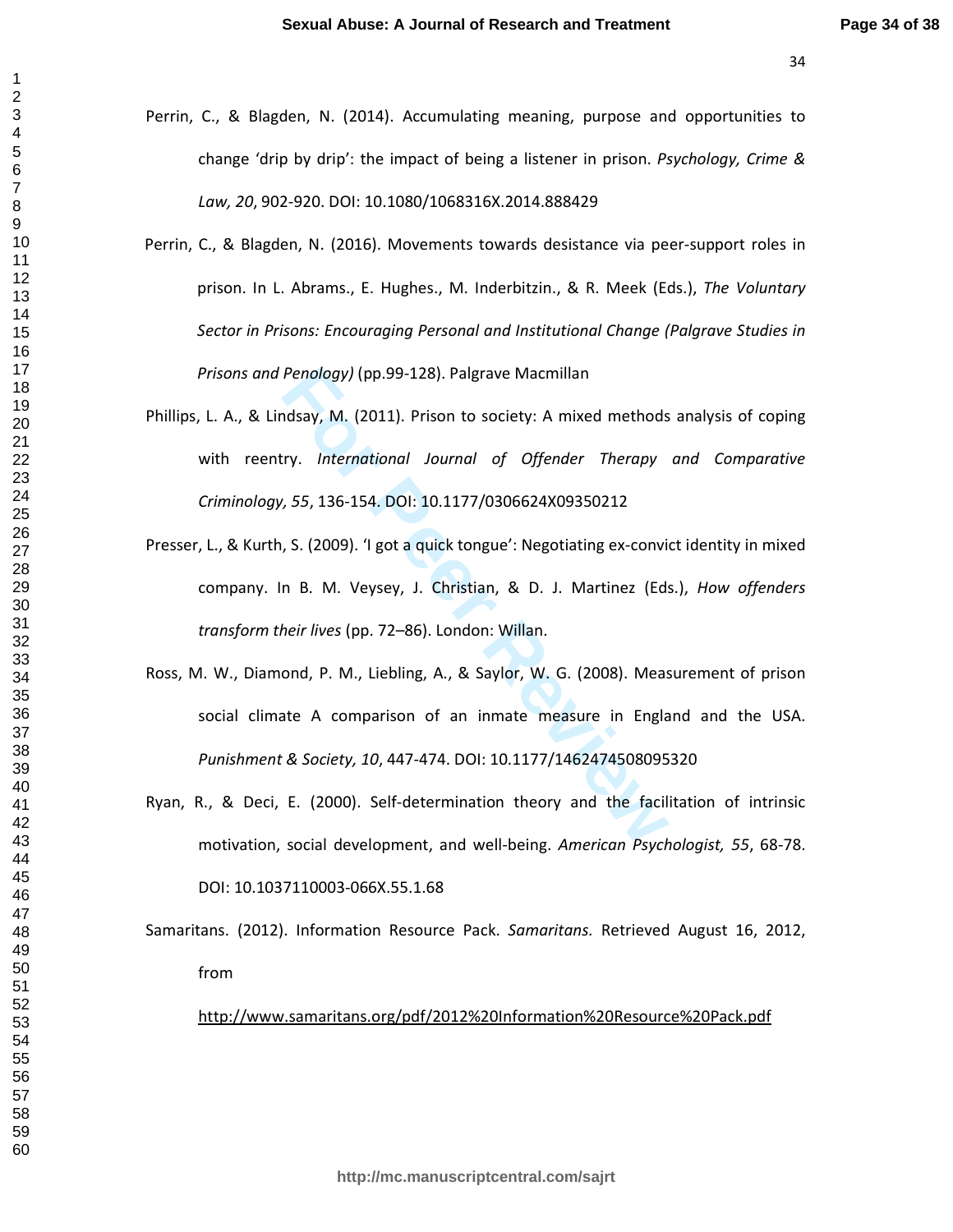- Samuelson, M., Carmody, J., Kabat-Zinn, J., & Bratt, M. A. (2007). Mindfulness-based stress reduction in Massachusetts correctional facilities. *The Prison Journal, 87*, 254-268. DOI: 10.1177/0032885507303753
	- Schwaebe, C. (2005). Learning to pass: Sex offenders' strategies for establishing a viable identity in the prison general population. *International Journal of Offender Therapy and Comparative Criminology, 49*, 614-625. DOI: 10.1177/0306624X05275829
	- Shannon Trust. (2005a). Toe-by-Toe: Prison Project. *Shannon Trust.* Retrieved July 14, 2014, from http://www.Toe-by-Toe.co.uk/prison\_project.html
	- Sirdifield, C. (2006). Piloting a new role in mental health prison based health trainers. *The Journal of Mental Health Workforce Development, 1*, 15-22. DOI: 10.1108/17556228200600026
- Skrapec, C. A. (2001). Phenomenology and Serial Murder Asking Different Questions. *Homicide Studies, 5*, 46-63. DOI: 10.1177/1088767901005001004
- 05a). Toe-by-Toe: Prison Project. *Shannon Trust.* Retric<br>
Www.Toe-by-Toe.co.uk/prison\_project.html<br>
Piloting a new role in mental health prison based *f*<br> *Mental Health Workforce Development,*<br>
556228200600026<br>
1001). Smith, J. A. (2004). Reflecting on the development of interpretative phenomenological analysis and its contribution to qualitative research in psychology. *Qualitative research in psychology, 1*, 39-54. DOI: 10.1191/1478088704qp004oa
- Smith, J, A. (2011). Evaluating the contribution of interpretative phenomenological analysis. *Health Psychology Review, 5*, 9-27. DOI: 10.1080/17437199.2010.510659
- Smith, J. A., & Eatough, V. (2007). Interpretive phenomenological analysis. In E. Lyons & A. Coyle (Eds.), *Analysing qualitative data in psychology* (pp. 35–50). Thousand Oaks, CA: SAGE
- Schmucker, M., & Lösel, F. (2015). The effects of sexual offender treatment on recidivism: an international meta-analysis of sound quality evaluations. *Journal of Experimental Criminology, 11*, 597-630. DOI: 10.1007/s11292-015-9241-z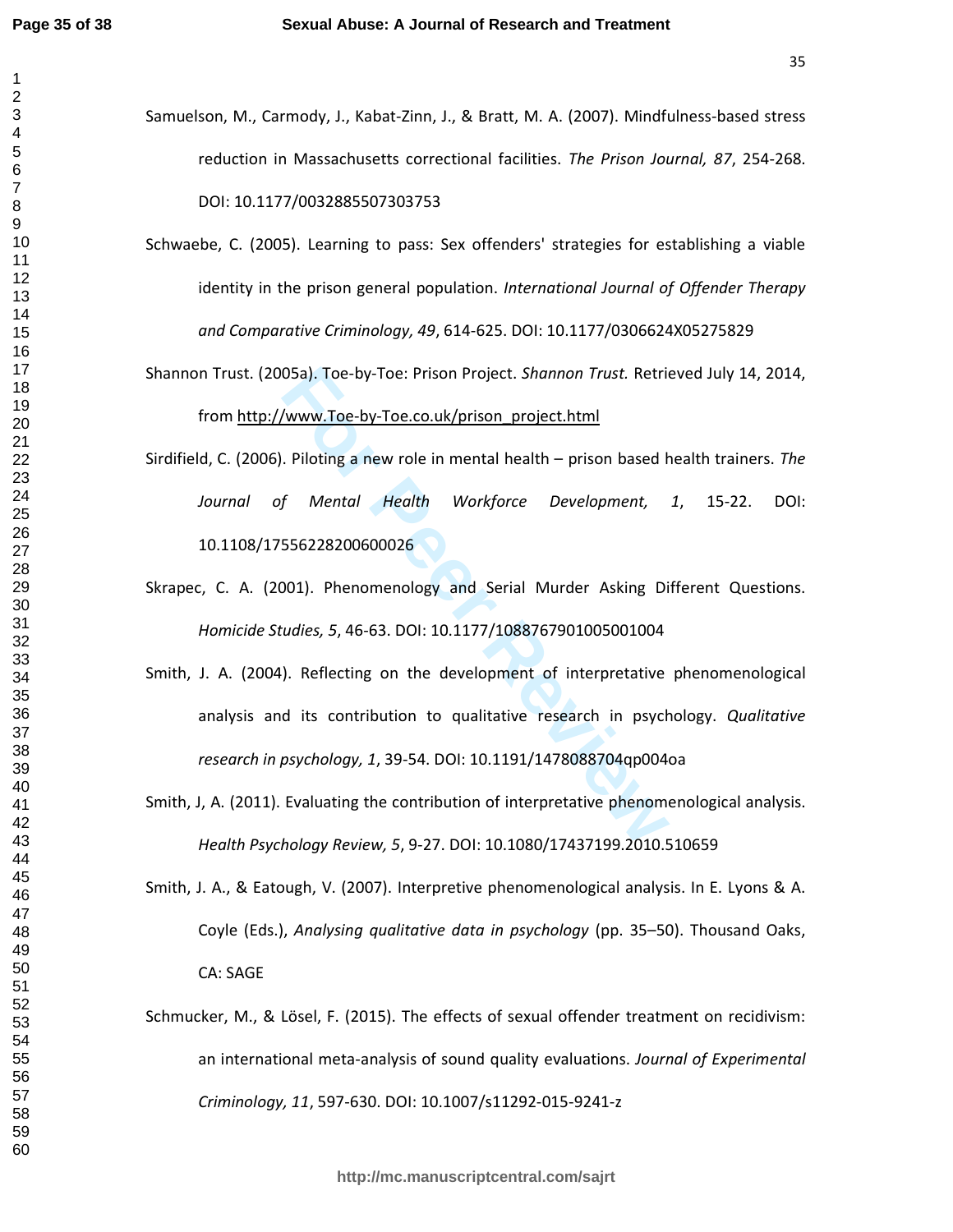$\mathbf{1}$ 

- Snow, L. (2002). The role of formalised peer-group support in prisons. In G. Towl, L. Snow, M. McHugh (Eds.), *Suicide in Prisons* (pp. 102-120). Malden: Blackwell Publishing
- Stevens, A. (2012). 'I am the person now I was always meant to be': Identity reconstruction and narrative reframing in therapeutic community prisons. *Criminology & Criminal Justice, 12*, 1–21. DOI: 10.1177/1748895811432958
- Stone, R. (2015). Desistance and Identity Repair: Redemption Narratives as Resistance to Stigma. *British Journal of Criminology, azv081,* DOI: 10.1093/BJC/AZV081
- Thornton, D. (2013). Implications of our developing understanding of risk and protective factors in the treatment of adult male sexual offenders*. International journal of behavioral consultation and therapy, 8*, 62. DOI: 10.1037/h0100985
- **For Peer Review** Ullrich, S., & Coid, J. (2011). Protective factors for violence among released prisoners— Effects over time and interactions with static risk. *Journal of Consulting and Clinical psychology, 79*, 381. DOI: 10.1037/a0023613
- Vaughan, B. (2007). The internal narrative of desistance. *British Journal of Criminology, 47*, 390-404. DOI: 10.1093/bjc/azl083
- Walker, G., & Bryant, W. (2013). Peer-support in adult mental health services: A metasynthesis of qualitative findings. *Psychiatric Rehabilitation Journal, 36*, 28-34. DOI: 10.1037/h0094744
- Ward, T., & Marshall, B. (2007). Narrative identity and offender rehabilitation. *International Journal of Offender Therapy and Comparative Criminology, 51*, 279-297. DOI: 10.1177/0306624X06291461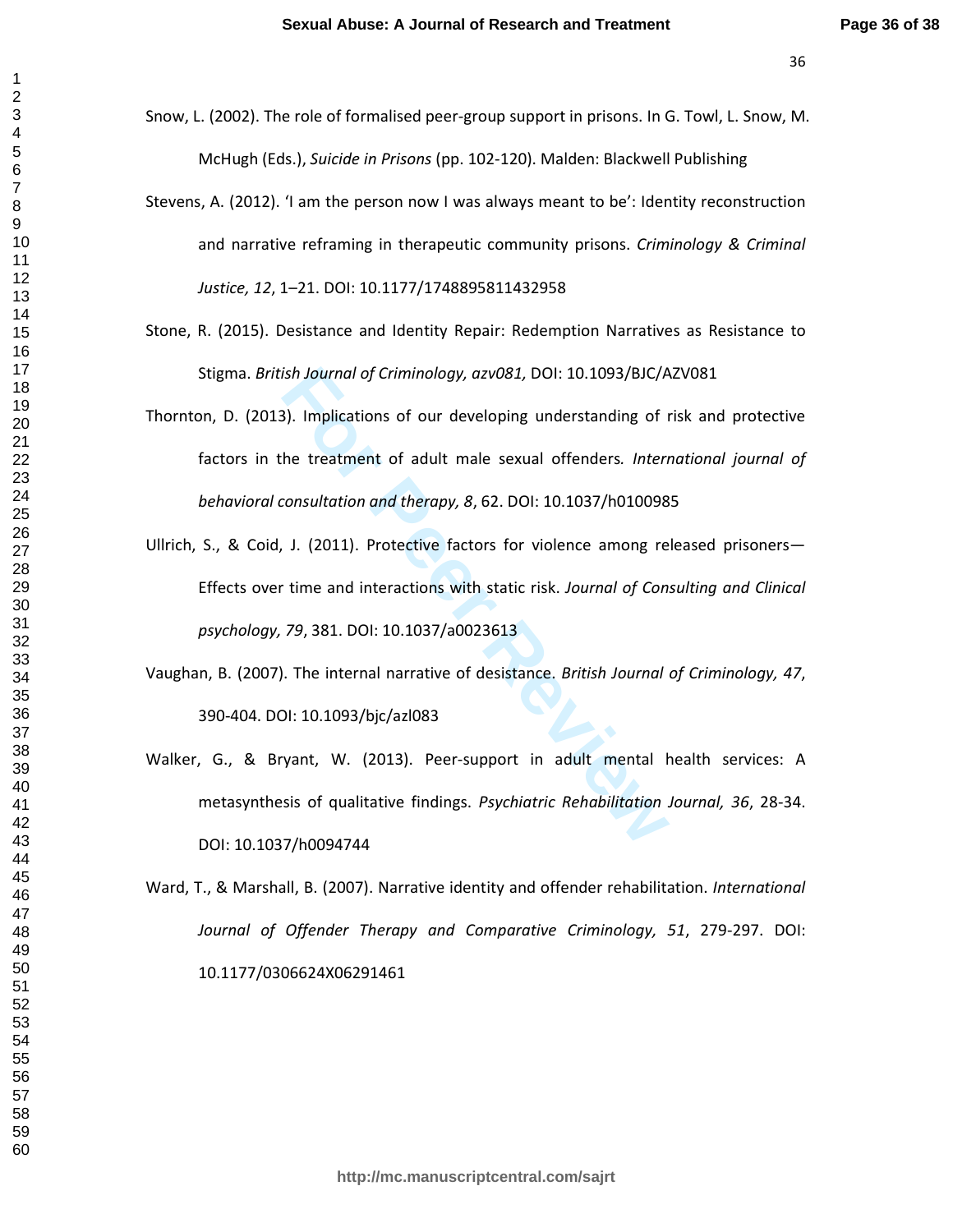$\mathbf 1$  $\overline{2}$  $\overline{\mathbf{4}}$  $\overline{7}$ 

## *Table 1: Participant information*

| Table 1: Participant information |           |               |     |                        |            |               |
|----------------------------------|-----------|---------------|-----|------------------------|------------|---------------|
|                                  | Pseudonym | <b>Scheme</b> | Age | <b>Offence Details</b> | Sentence   | <b>Time</b>   |
|                                  |           |               |     |                        |            | <b>Served</b> |
|                                  |           |               |     |                        |            | (Years)       |
| $\mathbf{1}$                     | Jason     | Shannon       | 39  | Possessing             | 7 years    | 2.5           |
|                                  |           | Trust         |     | indecent               |            |               |
|                                  |           |               |     | photographs            |            |               |
| $\overline{2}$                   | Charles   | Shannon       | 60  | Sexual assault         | Life       | 27.5          |
|                                  |           | Trust         |     |                        |            |               |
| $\overline{3}$                   | Jamie     | Shannon       | 64  | Sexual activity        | <b>IPP</b> | 7.5           |
|                                  |           | Trust         |     | with a child           |            |               |
| $\overline{4}$                   | Ash       | Insider       | 32  | Sexual assault on      | <b>IPP</b> | 2.5           |
|                                  |           |               |     | a female under         |            |               |
|                                  |           |               |     | age 13                 |            |               |
| 5                                | Stewart   | Insider       | 59  | Rape                   | 15 years   | 6.5           |
|                                  |           |               |     |                        | (extended) |               |